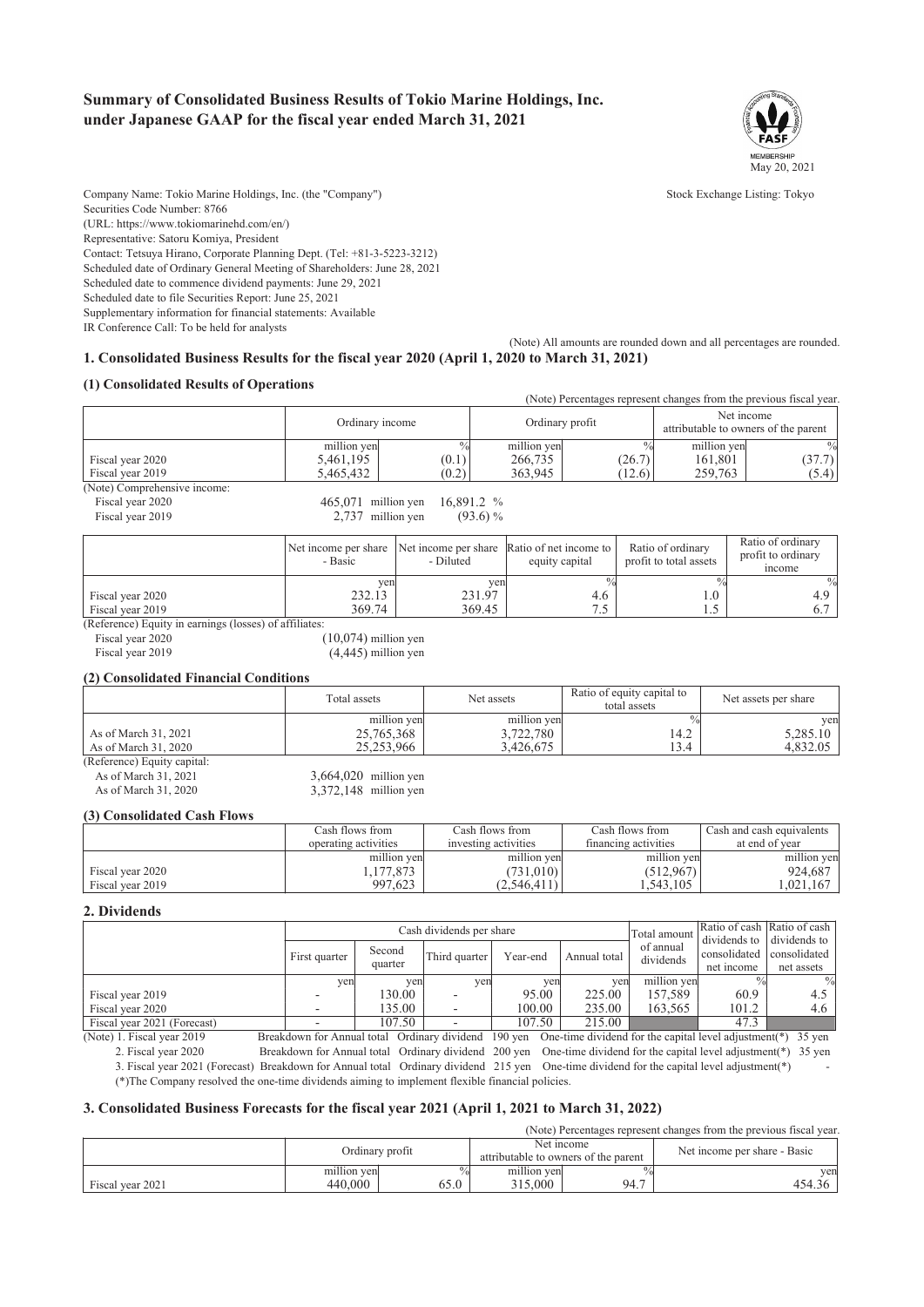#### **\* Notes**

### (1) Changes in significant subsidiaries during the fiscal year 2020

(Changes in specified subsidiaries that resulted in a change in the scope of consolidation): None

(2) Changes in accounting policies, changes in accounting estimates, and retrospective restatements (a) Changes in accounting policies to reflect amendments of accounting standards: None

- (b) Changes in accounting policies other than (a): None
- (c) Changes in accounting estimates: None
- (d) Retrospective restatements: None

| (3) Number of shares issued (common stock)                 |                    |
|------------------------------------------------------------|--------------------|
| (a) Total number of shares issued including treasury stock |                    |
| As of March 31, 2021                                       | 697,500,000 shares |
| As of March 31, 2020                                       | 702,000,000 shares |
| (b) Number of treasury stock held                          |                    |
| As of March 31, 2021                                       | 4,226,975 shares   |
| As of March 31, 2020                                       | 4,129,635 shares   |
| (c) Average number of shares outstanding                   |                    |
| During the fiscal year 2020                                | 697,006,305 shares |
| During the fiscal year 2019                                | 702,541,718 shares |
|                                                            |                    |

### **\* "Summary of Consolidated Business Results" is outside the scope of external audit.**

### **\* Notes concerning the business forecasts and other items**

Business forecasts are prepared based on business results for previous years, information available to the Company as of the release date of this document and certain assumptions. Actual results may significantly differ depending on various factors. For key assumptions for the business forecasts and other related information, please refer to Appendix p.3.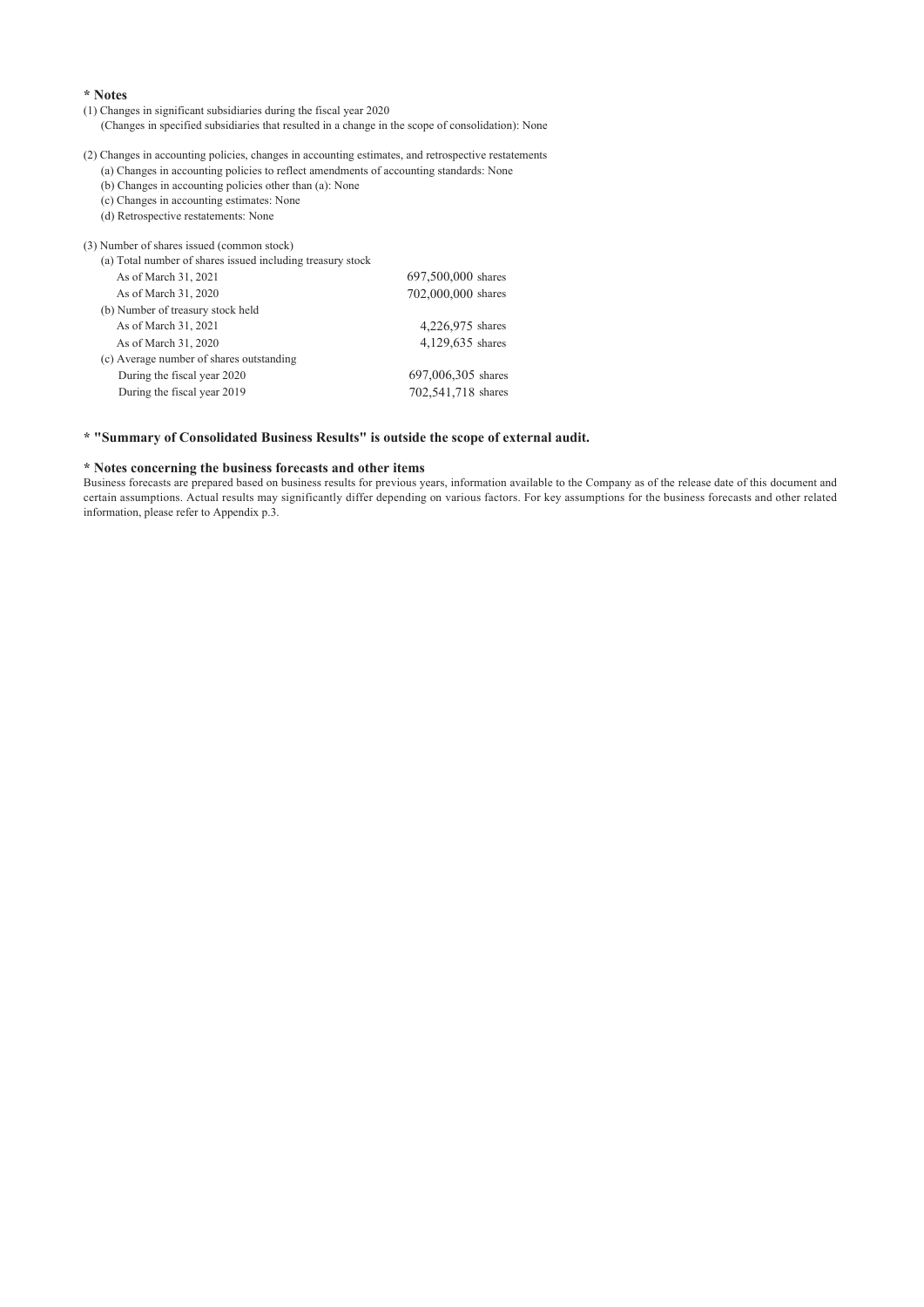# **Contents of Appendix**

| $\overline{2}$ |
|----------------|
| 2              |
| 2              |
| $\overline{3}$ |
|                |
| 3              |
|                |
|                |
|                |
|                |
|                |
|                |
|                |
|                |
|                |
|                |
|                |
|                |
|                |
|                |
|                |
|                |
|                |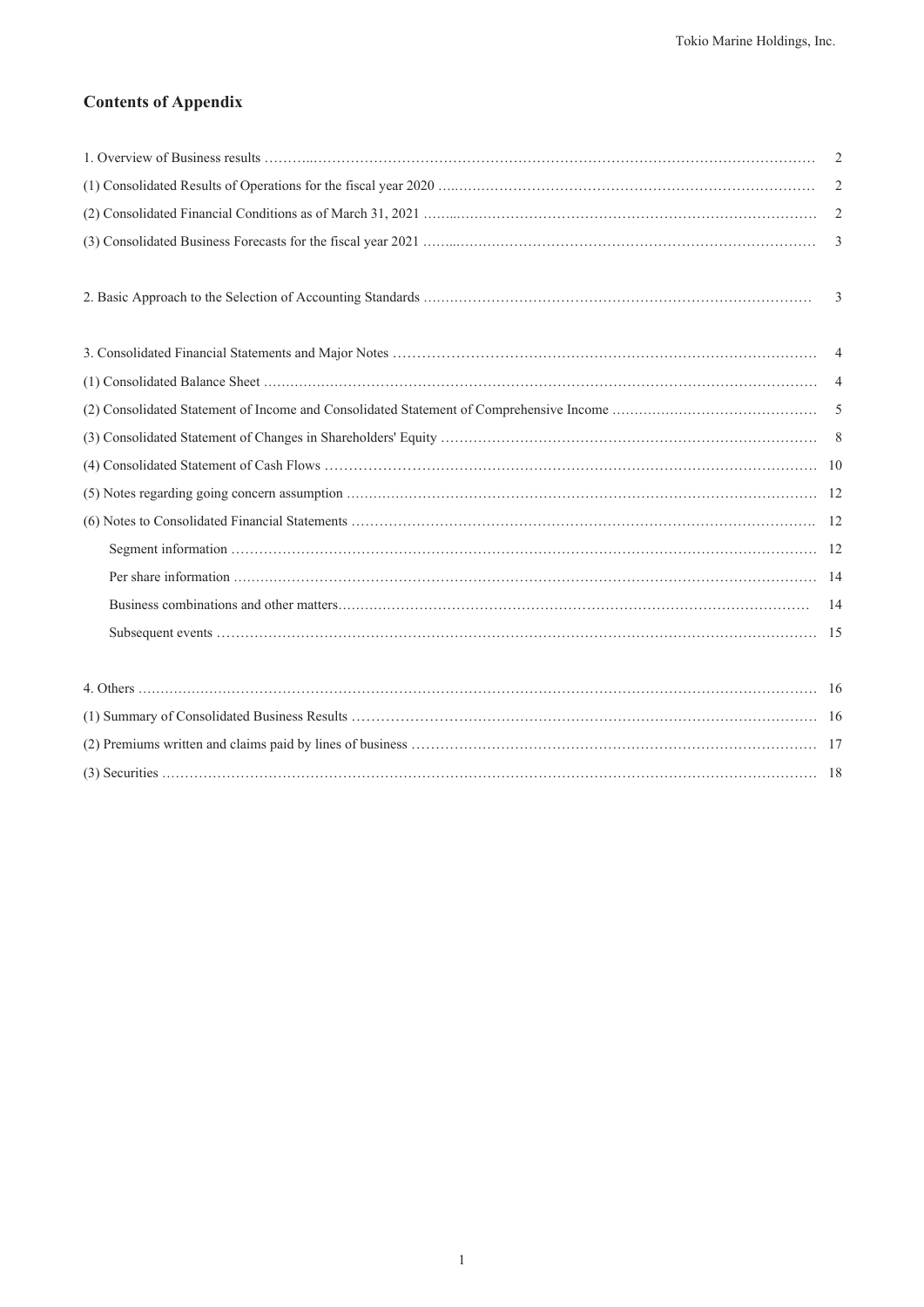## **1. Overview of Business results**

### **(1) Consolidated Results of Operations for the fiscal year 2020**

During the fiscal year 2020, after a significant slowdown due to the spread of coronavirus disease 2019 (COVID-19), the world economy and Japanese economy showed signs of recovery with the resumption of economic activity. However, the situation remained severe due to the renewed spread of COVID-19. Meanwhile, the market environment improved and share prices rose significantly, due to the expansive fiscal and monetary policies implemented by major countries in response to the economic downturn.

Under these circumstances, as a result of our efforts to expand our domestic and overseas business, which is centered on non-life insurance and life insurance, our consolidated results of operations for the fiscal year 2020 were as follows:

Ordinary income decreased by 4.2 billion yen to 5,461.1 billion yen from the previous fiscal year, the main components of which were Underwriting income of 4,669.9 billion yen and Investment income of 661.4 billion yen. Ordinary expenses increased by 92.9 billion yen to 5,194.4 billion yen from the previous fiscal year, the main components of which were Underwriting expenses of 4,185.3 billion yen, Investment expenses of 79.5 billion yen, and Operating and general administrative expenses of 900.9 billion yen.

As a result, Ordinary profit decreased by 97.2 billion yen to 266.7 billion yen from the previous fiscal year.

Net income attributable to owners of the parent, composed of Ordinary profit plus Extraordinary gains minus Extraordinary losses and Total income taxes, decreased by 97.9 billion yen to 161.8 billion yen from the previous fiscal year.

Results by our reportable segments are as follows:

In the Domestic non-life insurance business, Ordinary income decreased by 21.5 billion yen to 2,760.9 billion yen from the previous fiscal year. Ordinary profit decreased by 36.6 billion yen to 142.8 billion yen from the previous fiscal year.

In the Domestic life insurance business, Ordinary income increased by 27.1 billion yen to 775.3 billion yen from the previous fiscal year. Ordinary profit increased by 16.8 billion yen to 68.7 billion yen from the previous fiscal year.

In the International insurance business, Ordinary income decreased by 13.4 billion yen to 1,877.8 billion yen from the previous fiscal year. Ordinary profit decreased by 80.8 billion yen to 44.6 billion yen from the previous fiscal year.

### **(2) Consolidated Financial Conditions as of March 31, 2021**

As of March 31, 2021, consolidated total assets was 25,765.3 billion yen, an increase of 511.4 billion yen from that as of March 31, 2020.

Cash flows for the fiscal year 2020 were as follows:

Net cash provided by operating activities increased by 180.2 billion yen to 1,177.8 billion yen compared to the previous fiscal year, mainly due to a decrease in paid claims. Net cash used in investing activities decreased by 1,815.4 billion yen to 731.0 billion yen, mainly due to a decrease in purchases of securities. Net cash provided by financing activities decreased by 2,056.0 billion yen to 512.9 billion yen, mainly due to a decrease in cash collateral under securities lending transactions for procurement of funds.

As a result, Cash and cash equivalents at end of year was 924.6 billion yen, a decrease of 96.4 billion yen from that as of March 31, 2020.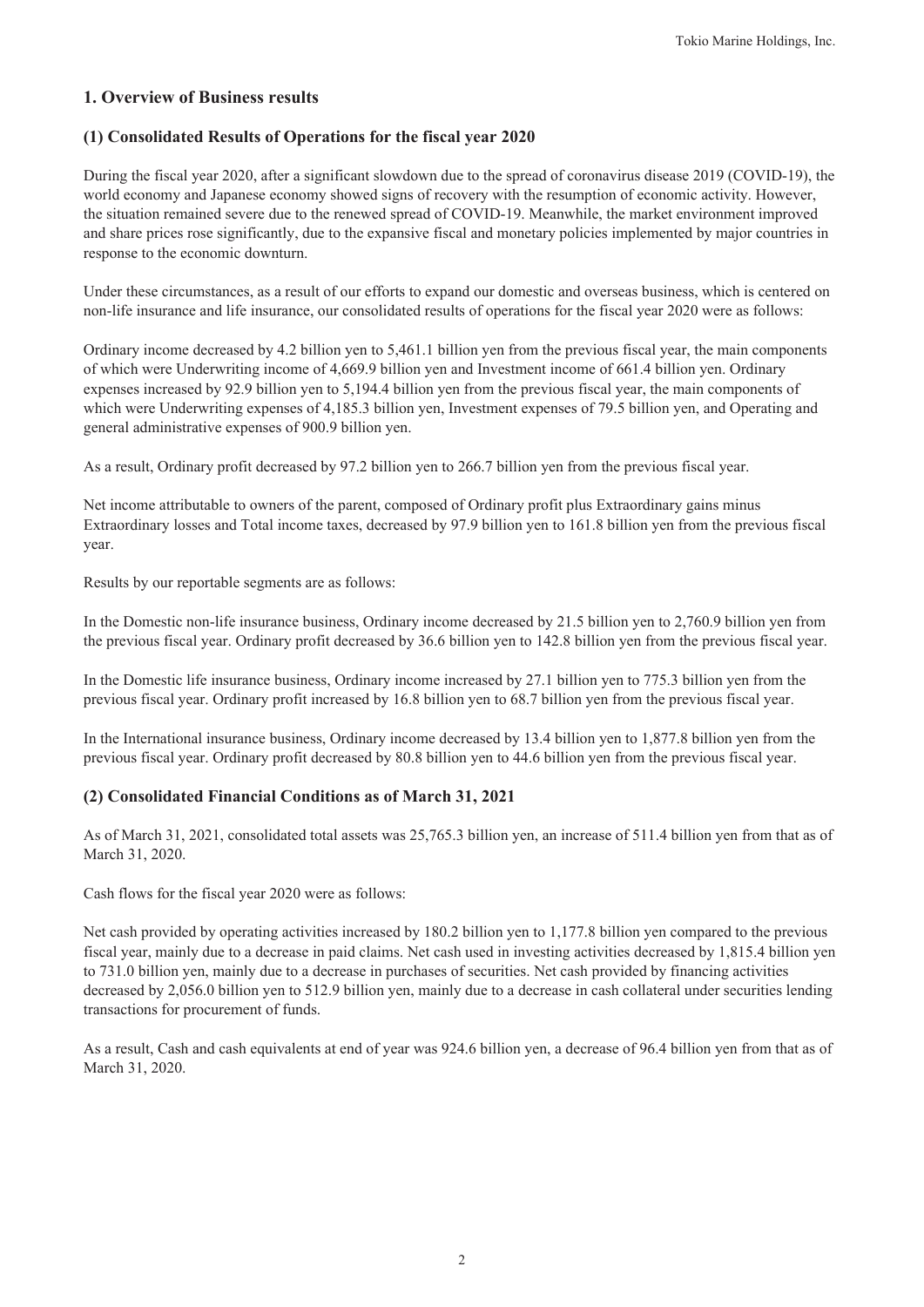### **(3) Consolidated Business Forecasts for the fiscal year 2021**

The Company's consolidated business forecasts for the fiscal year 2021 are 440.0 billion yen for Ordinary profit and 315.0 billion yen for Net income attributable to owners of the parent. The forecasts are based on the following assumptions:

- Net premiums written and Life insurance premiums are projected to be 3,760.0 billion yen and 930.0 billion yen respectively.
- Net incurred losses related to natural catastrophe that occur during the period are projected to be 74.0 billion yen in Japan and 52.0 billion yen outside Japan.
- The Company basically assumes there will be no significant changes in interest rates and stock market conditions from those as of March 31, 2021 for Japanese subsidiaries and as of December 31, 2020 for overseas subsidiaries.
- The Company assumes there will be no significant changes in exchange rates from those as of March 31, 2021.

The above forecasts are prepared based on business results for previous years, information available to the Company as of the release date of this document and certain assumptions. Actual results may significantly differ depending on various factors.

### **2. Basic Approach to the Selection of Accounting Standards**

The Company is considering adopting International Financial Reporting Standards ("IFRS") to enhance comparability of the Company's financial information internationally and to unify accounting policies within the Group and is preparing the necessary infrastructure. IFRS, including IFRS17 Insurance Contracts, is highly compatible with the economic value based business management methods that has been used internally within the Company. However, there still are some major differences between the two and the Company will adopt IFRS at an appropriate timing after taking necessary measures in terms of business management based on sufficient analysis and evaluation post scheduled IFRS17 effective date in 2023.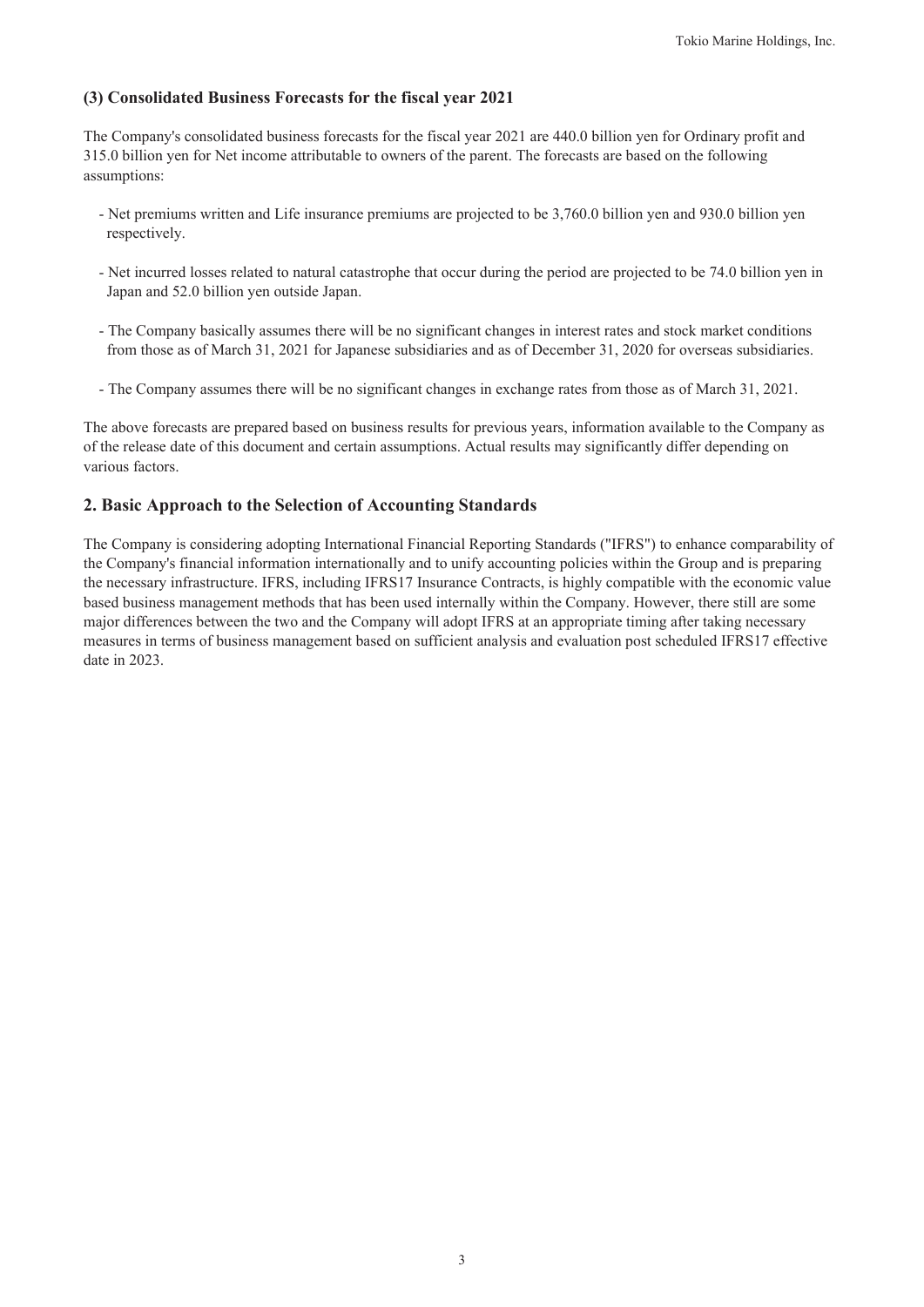# **3. Consolidated Financial Statements and Major Notes**

# **(1) Consolidated Balance Sheet**

|                                                            |                      | (Yen in millions)    |
|------------------------------------------------------------|----------------------|----------------------|
|                                                            | As of March 31, 2020 | As of March 31, 2021 |
| <b>Assets</b>                                              |                      |                      |
| Cash and bank deposits                                     | 820,873              | 812,011              |
| Receivables under resale agreements                        | 999                  | 999                  |
| Receivables under securities borrowing transactions        | 4,612                |                      |
| Monetary receivables bought                                | 1,363,752            | 1,377,728            |
| Money trusts                                               | 2,103                | 2,378                |
| Securities                                                 | 17,875,998           | 18,741,600           |
| Loans                                                      | 1,524,100            | 1,626,615            |
| Tangible fixed assets                                      | 315,216              | 334,501              |
| Land                                                       | 133,825              | 132,618              |
| <b>Buildings</b>                                           | 134,346              | 152,964              |
| Construction in progress                                   | 4,206                | 5,008                |
| Other tangible fixed assets                                | 42,837               | 43,910               |
| Intangible fixed assets                                    | 1,101,306            | 1,054,990            |
| Software                                                   | 43,992               | 105,486              |
| Goodwill                                                   | 533,432              | 485,682              |
| Other intangible fixed assets                              | 523,880              | 463,821              |
| Other assets                                               | 2,217,451            | 1,783,213            |
| Net defined benefit assets                                 | 2,710                | 3,391                |
| Deferred tax assets                                        | 33,888               | 37,224               |
| Customers' liabilities under acceptances and guarantees    | 2,114                | 1,997                |
| Allowance for doubtful accounts                            | (11,162)             | (11, 284)            |
| <b>Total assets</b>                                        | 25,253,966           | 25,765,368           |
| <b>Liabilities</b>                                         |                      |                      |
| Insurance liabilities                                      | 17,222,596           | 18,020,554           |
| Outstanding claims                                         | 2,995,636            | 3,157,123            |
| Underwriting reserves                                      | 14,226,960           | 14,863,430           |
| Corporate bonds                                            | 270,536              | 230,597              |
|                                                            |                      |                      |
| Other liabilities                                          | 3,628,726            | 2,992,122            |
| Payables under securities lending transactions             | 1,620,178            | 1,509,051            |
| Other liabilities                                          | 2,008,548            | 1,483,071            |
| Net defined benefit liabilities                            | 245,966              | 254,274              |
| Provision for employees' bonus                             | 70,698               | 75,210               |
| Reserves under special laws                                | 118,071              | 128,006              |
| Reserve for price fluctuation                              | 118,071              | 128,006              |
| Deferred tax liabilities                                   | 239,668              | 321,141              |
| Negative goodwill                                          | 28,911               | 18,682               |
| Acceptances and guarantees                                 | 2,114                | 1,997                |
| <b>Total liabilities</b>                                   | 21,827,291           | 22,042,587           |
| Net assets                                                 |                      |                      |
| Shareholders' equity                                       |                      |                      |
| Share capital                                              | 150,000              | 150,000              |
| Retained earnings                                          | 1,800,292            | 1,788,764            |
| Treasury stock                                             | (23,210)             | (23, 211)            |
| Total shareholders' equity                                 | 1,927,082            | 1,915,553            |
| Accumulated other comprehensive income                     |                      |                      |
| Unrealized gains (losses) on available-for-sale securities | 1,435,437            | 1,908,438            |
| Deferred gains (losses) on hedge transactions              | 11,427               | 2,787                |
| Foreign currency translation adjustments                   | 8,042                | (149,098)            |
| Remeasurements of defined benefit plans                    | (9,840)              | (13,661)             |
| Total accumulated other comprehensive income               | 1,445,066            | 1,748,467            |
| <b>Stock acquisition rights</b>                            | 2,545                | 2,379                |
| Non-controlling interests                                  | 51,980               | 56,380               |
| <b>Total net assets</b>                                    | 3,426,675            | 3,722,780            |
| <b>Total liabilities and net assets</b>                    | 25,253,966           | 25,765,368           |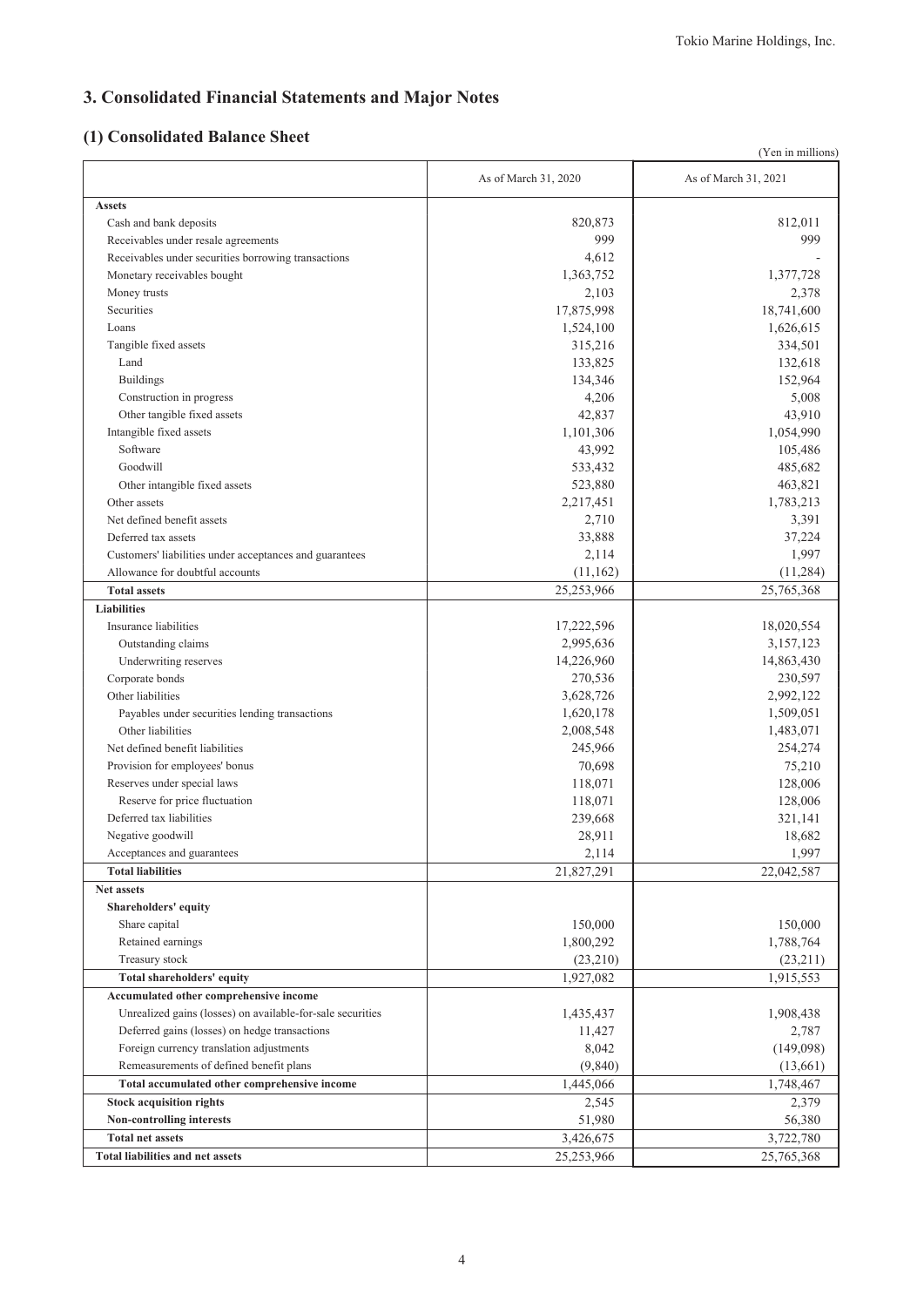# **(2) Consolidated Statement of Income and Consolidated Statement of Comprehensive Income**

# **(Consolidated Statement of Income)**

|                                                   |                                                          | (Yen in millions)                                        |
|---------------------------------------------------|----------------------------------------------------------|----------------------------------------------------------|
|                                                   | Fiscal year 2019<br>(April 1, 2019 to<br>March 31, 2020) | Fiscal year 2020<br>(April 1, 2020 to<br>March 31, 2021) |
| Ordinary income                                   | 5,465,432                                                | 5,461,195                                                |
| <b>Underwriting income</b>                        | 4,701,979                                                | 4,669,910                                                |
| Net premiums written                              | 3,598,396                                                | 3,606,548                                                |
| Deposit premiums from policyholders               | 77,041                                                   | 65,122                                                   |
| Investment income on deposit premiums             | 39,466                                                   | 36,032                                                   |
| Life insurance premiums                           | 981,900                                                  | 954,954                                                  |
| Other underwriting income                         | 5,174                                                    | 7,251                                                    |
| <b>Investment</b> income                          | 642,214                                                  | 661,414                                                  |
| Interest and dividends                            | 513,041                                                  | 492,170                                                  |
| Gains on money trusts                             |                                                          | 277                                                      |
| Gains on trading securities                       | 18,016                                                   | 5,670                                                    |
| Gains on sales of securities                      | 142,625                                                  | 127,130                                                  |
| Gains on redemption of securities                 | 541                                                      | 1,058                                                    |
| Investment gains on separate accounts             |                                                          | 49,054                                                   |
| Other investment income                           | 7,456                                                    | 22,085                                                   |
| Transfer of investment income on deposit premiums | (39, 466)                                                | (36,032)                                                 |
| Other ordinary income                             | 121,238                                                  | 129,870                                                  |
| Amortization of negative goodwill                 | 10,229                                                   | 10,229                                                   |
| Other ordinary income                             | 111,009                                                  | 119,641                                                  |
| <b>Ordinary</b> expenses                          | 5,101,486                                                | 5,194,459                                                |
| <b>Underwriting expenses</b>                      | 4,096,249                                                | 4,185,395                                                |
| Net claims paid                                   | 2,057,707                                                | 1,863,128                                                |
| Loss adjustment expenses                          | 145,299                                                  | 146,653                                                  |
| Agency commissions and brokerage                  | 694,708                                                  | 697,263                                                  |
| Maturity refunds to policyholders                 | 158,337                                                  | 175,458                                                  |
| Dividends to policyholders                        | 18                                                       | 4                                                        |
| Life insurance claims                             | 412,721                                                  | 396,519                                                  |
| Provision for outstanding claims                  | 128,992                                                  | 262,454                                                  |
| Provision for underwriting reserves               | 489,344                                                  | 638,068                                                  |
| Other underwriting expenses                       | 9,120                                                    | 5,844                                                    |
| <b>Investment expenses</b>                        | 82,938                                                   | 79,552                                                   |
| Losses on money trusts                            | 50                                                       |                                                          |
| Losses on sales of securities                     | 12,723                                                   | 25,385                                                   |
| Impairment losses on securities                   | 26,577                                                   | 19,387                                                   |
| Losses on redemption of securities                | 772                                                      | 346                                                      |
| Losses on derivatives                             | 12,809                                                   | 16,762                                                   |
| Investment losses on separate accounts            | 8,449                                                    |                                                          |
| Other investment expenses                         | 21,554                                                   | 17,670                                                   |
| Operating and general administrative expenses     | 892,776                                                  | 900,956                                                  |
| Other ordinary expenses                           | 29,522                                                   | 28,556                                                   |
| Interest expenses                                 | 18,940                                                   | 11,455                                                   |
| Increase in allowance for doubtful accounts       | 808                                                      | 863                                                      |
| Losses on bad debts                               | 133                                                      | 204                                                      |
| Equity in losses of affiliates                    | 4,445                                                    | 10,074                                                   |
| Other ordinary expenses                           | 5,195                                                    | 5,958                                                    |
| Ordinary profit                                   | 363,945                                                  | 266,735                                                  |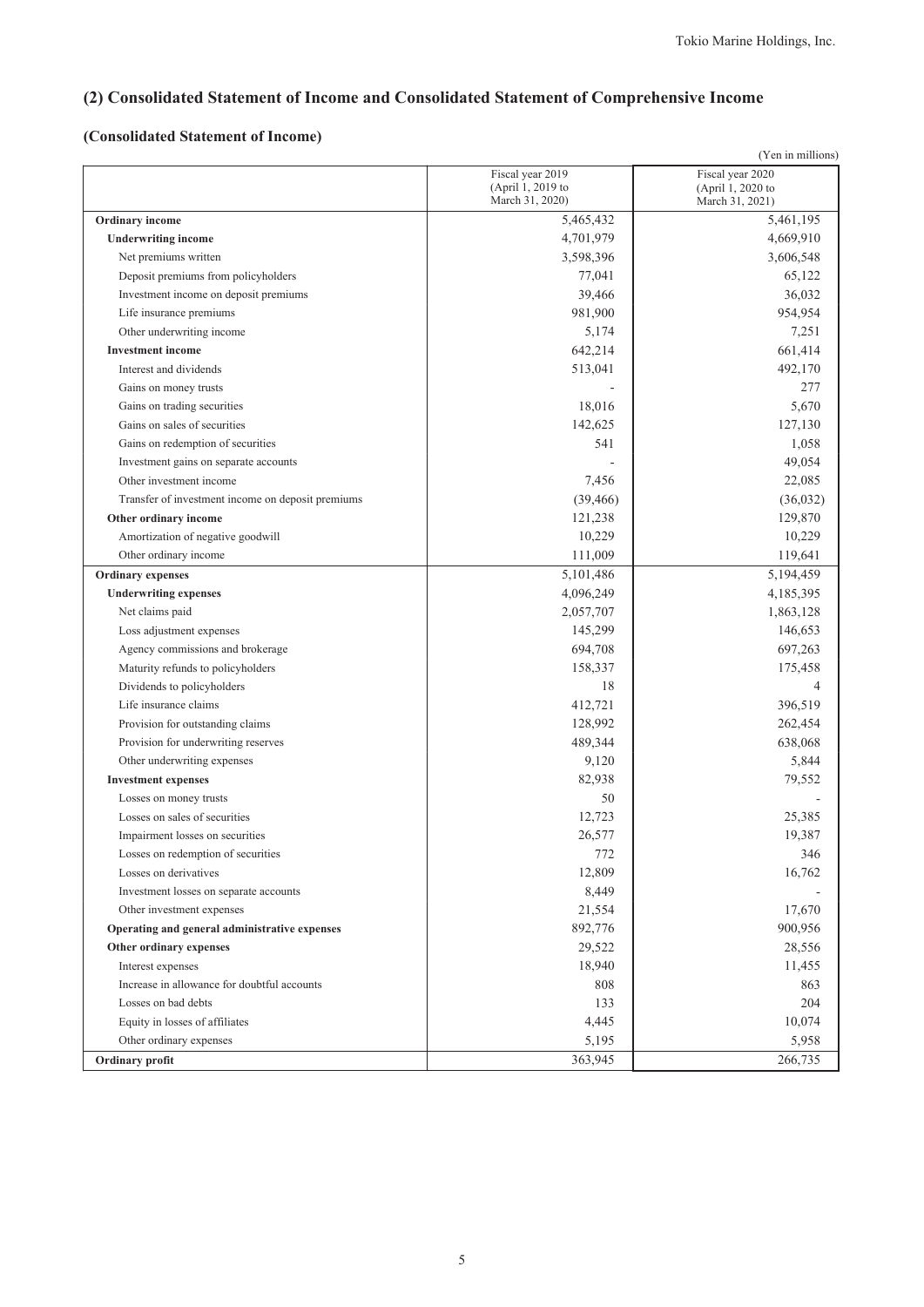|                                                          |                                                          | (Yen in millions)                                        |
|----------------------------------------------------------|----------------------------------------------------------|----------------------------------------------------------|
|                                                          | Fiscal year 2019<br>(April 1, 2019 to<br>March 31, 2020) | Fiscal year 2020<br>(April 1, 2020 to<br>March 31, 2021) |
| <b>Extraordinary gains</b>                               | 9,695                                                    | 649                                                      |
| Gains on disposal of fixed assets                        | 173                                                      | 386                                                      |
| Gains on step acquisitions                               | 4,454                                                    |                                                          |
| Gains on sales of shares of subsidiaries and affiliates  | 4,336                                                    | 250                                                      |
| Other extraordinary gains                                | 731                                                      | 13                                                       |
| <b>Extraordinary losses</b>                              | 19,513                                                   | 24,210                                                   |
| Losses on disposal of fixed assets                       | 1,941                                                    | 2,401                                                    |
| Impairment losses on fixed assets                        | 6,386                                                    | 746                                                      |
| Provision for reserves under special laws                | 9,614                                                    | 9,935                                                    |
| Provision for reserve for price fluctuation              | 9,614                                                    | 9,935                                                    |
| Losses on advanced depreciation of real estates          | $\theta$                                                 |                                                          |
| Losses on sales of shares of subsidiaries and affiliates | 209                                                      | 854                                                      |
| Other extraordinary losses                               | 1,359                                                    | 10,273                                                   |
| Income before income taxes and non-controlling interests | 354,127                                                  | 243,174                                                  |
| Income taxes - current                                   | 118,662                                                  | 161,442                                                  |
| <b>Income taxes - deferred</b>                           | (26,372)                                                 | (80, 104)                                                |
| <b>Total income taxes</b>                                | 92,289                                                   | 81,337                                                   |
| Net income                                               | 261,838                                                  | 161,837                                                  |
| Net income attributable to non-controlling interests     | 2,074                                                    | 35                                                       |
| Net income attributable to owners of the parent          | 259,763                                                  | 161,801                                                  |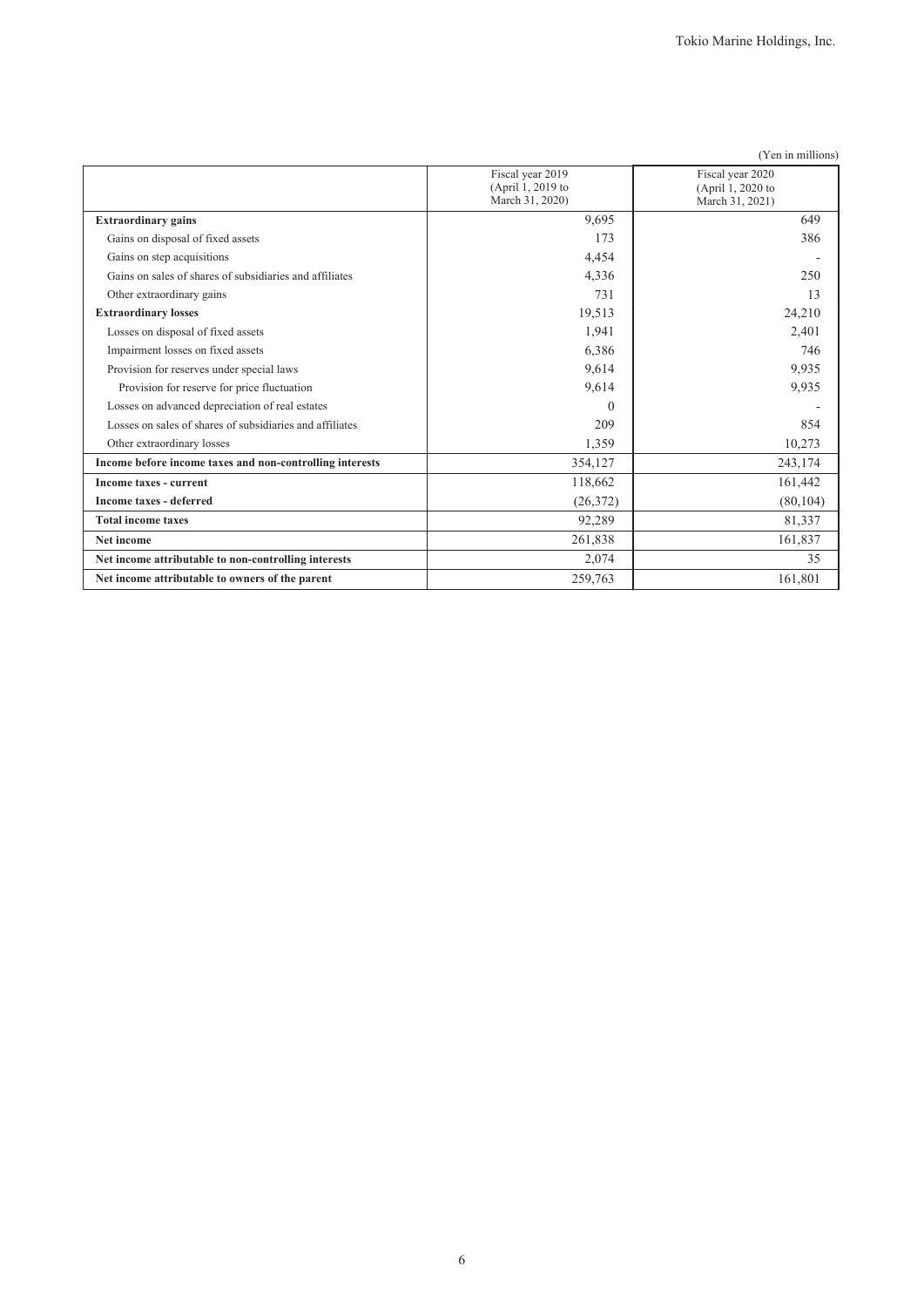# **(Consolidated Statement of Comprehensive Income)**

|                                                                                         |                                                          | (Yen in millions)                                        |
|-----------------------------------------------------------------------------------------|----------------------------------------------------------|----------------------------------------------------------|
|                                                                                         | Fiscal year 2019<br>(April 1, 2019 to<br>March 31, 2020) | Fiscal year 2020<br>(April 1, 2020 to<br>March 31, 2021) |
| Net income                                                                              | 261,838                                                  | 161,837                                                  |
| Other comprehensive income                                                              |                                                          |                                                          |
| Unrealized gains (losses) on available-for-sale securities                              | (244, 344)                                               | 475,762                                                  |
| Deferred gains (losses) on hedge transactions                                           | 1,394                                                    | (8,639)                                                  |
| Foreign currency translation adjustments                                                | (13,968)                                                 | (158, 160)                                               |
| Remeasurements of defined benefit plans                                                 | 544                                                      | (3,823)                                                  |
| Share of other comprehensive income of affiliates accounted for<br>by the equity method | (2,726)                                                  | (1,904)                                                  |
| Total other comprehensive income                                                        | (259,100)                                                | 303,234                                                  |
| <b>Total comprehensive income</b>                                                       | 2,737                                                    | 465,071                                                  |
| Comprehensive income attributable to:                                                   |                                                          |                                                          |
| Owners of the parent                                                                    | (715)                                                    | 463,181                                                  |
| Non-controlling interests                                                               | 3,452                                                    | 1,890                                                    |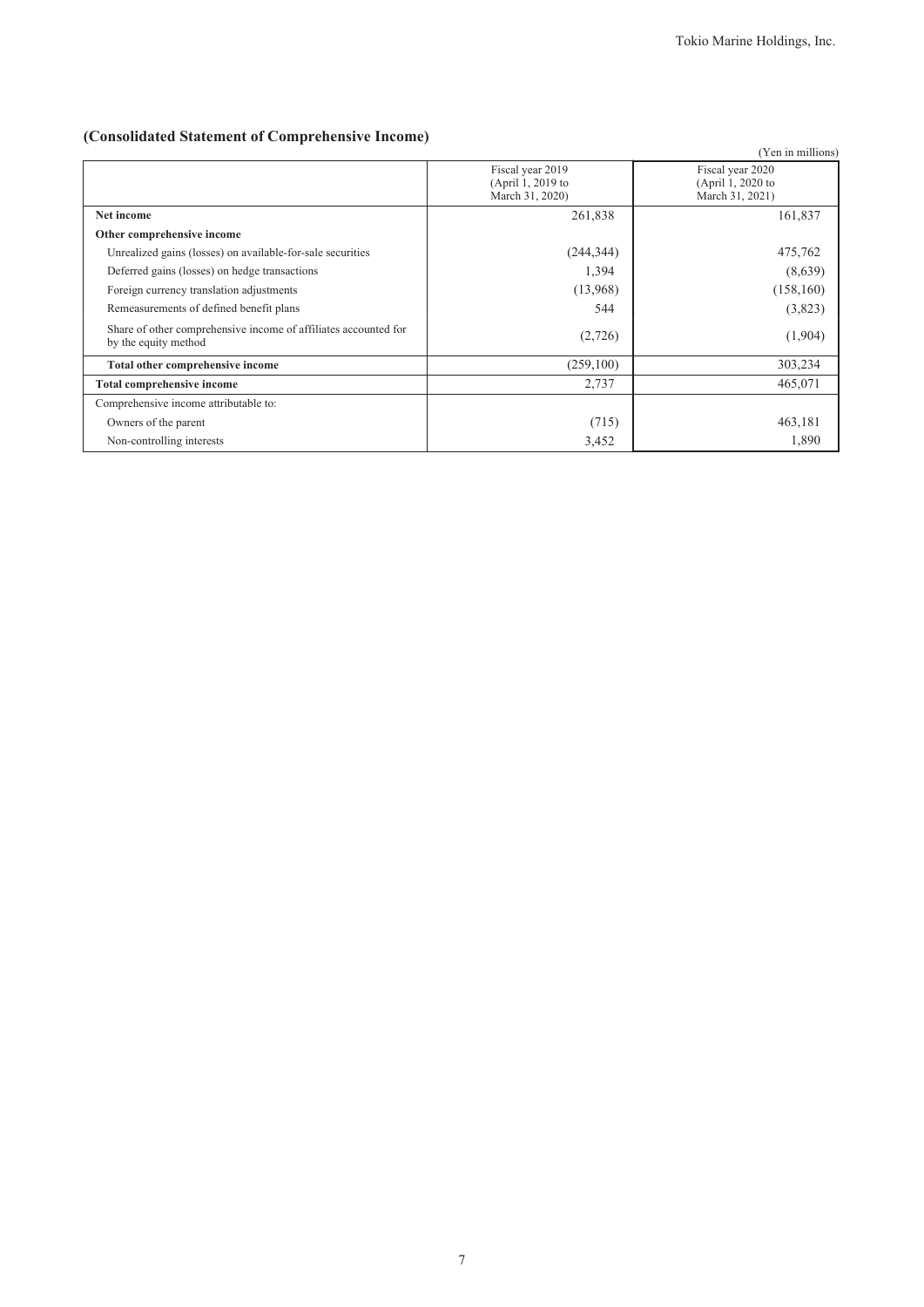# **(3) Consolidated Statement of Changes in Shareholders' Equity**

Fiscal year 2019 (April 1, 2019 to March 31, 2020)

|                                                                                           |               |                      |                      | (Yen in millions)                |
|-------------------------------------------------------------------------------------------|---------------|----------------------|----------------------|----------------------------------|
|                                                                                           |               |                      | Shareholders' equity |                                  |
|                                                                                           | Share capital | Retained<br>earnings | Treasury stock       | Total<br>shareholders'<br>equity |
| Beginning balance                                                                         | 150,000       | 1,742,188            | (18, 299)            | 1,873,889                        |
| Cumulative effects of<br>revision in accounting<br>standards for overseas<br>subsidiaries |               | (3,565)              |                      | (3, 565)                         |
| <b>Restated balance</b>                                                                   | 150,000       | 1,738,622            | (18, 299)            | 1,870,323                        |
| Changes during the year                                                                   |               |                      |                      |                                  |
| <b>Dividends</b>                                                                          |               | (154, 882)           |                      | (154, 882)                       |
| Net income attributable to<br>owners of the parent                                        |               | 259,763              |                      | 259,763                          |
| Purchases of treasury stock                                                               |               |                      | (50, 940)            | (50, 940)                        |
| Disposal of treasury stock                                                                |               | (321)                | 1,066                | 744                              |
| Cancellation of treasury stock                                                            |               | (44, 962)            | 44,962               |                                  |
| Changes in the scope of<br>consolidation                                                  |               | 2,272                |                      | 2,272                            |
| Changes in equity resulted<br>from increase in capital of<br>consolidated subsidiaries    |               |                      |                      |                                  |
| Others                                                                                    |               | (199)                |                      | (199)                            |
| Net changes in items other<br>than shareholders' equity                                   |               |                      |                      |                                  |
| Total changes during the year                                                             |               | 61,669               | (4,910)              | 56,759                           |
| Ending balance                                                                            | 150,000       | 1,800,292            | (23,210)             | 1,927,082                        |

|                                                                                           | Accumulated other comprehensive income                              |                                                     |                                                |                                               |                                |                              |                  |
|-------------------------------------------------------------------------------------------|---------------------------------------------------------------------|-----------------------------------------------------|------------------------------------------------|-----------------------------------------------|--------------------------------|------------------------------|------------------|
|                                                                                           | Unrealized gains<br>(losses) on<br>available-for-sale<br>securities | Deferred gains<br>(losses) on hedge<br>transactions | Foreign currency<br>translation<br>adjustments | Remeasurements<br>of defined<br>benefit plans | Stock<br>acquisition<br>rights | Non-controlling<br>interests | Total net assets |
| Beginning balance                                                                         | 1,676,369                                                           | 9,472                                               | 24,892                                         | (10, 389)                                     | 2,479                          | 27,027                       | 3,603,741        |
| Cumulative effects of<br>revision in accounting<br>standards for overseas<br>subsidiaries | 3,565                                                               |                                                     |                                                |                                               |                                |                              |                  |
| Restated balance                                                                          | 1,679,935                                                           | 9,472                                               | 24,892                                         | (10, 389)                                     | 2,479                          | 27,027                       | 3,603,741        |
| Changes during the year                                                                   |                                                                     |                                                     |                                                |                                               |                                |                              |                  |
| <b>Dividends</b>                                                                          |                                                                     |                                                     |                                                |                                               |                                |                              | (154, 882)       |
| Net income attributable to<br>owners of the parent                                        |                                                                     |                                                     |                                                |                                               |                                |                              | 259,763          |
| Purchases of treasury stock                                                               |                                                                     |                                                     |                                                |                                               |                                |                              | (50, 940)        |
| Disposal of treasury stock                                                                |                                                                     |                                                     |                                                |                                               |                                |                              | 744              |
| Cancellation of treasury stock                                                            |                                                                     |                                                     |                                                |                                               |                                |                              |                  |
| Changes in the scope of<br>consolidation                                                  |                                                                     |                                                     |                                                |                                               |                                |                              | 2,272            |
| Changes in equity resulted<br>from increase in capital of<br>consolidated subsidiaries    |                                                                     |                                                     |                                                |                                               |                                |                              |                  |
| Others                                                                                    |                                                                     |                                                     |                                                |                                               |                                |                              | (199)            |
| Net changes in items other<br>than shareholders' equity                                   | (244, 498)                                                          | 1,955                                               | (16, 850)                                      | 548                                           | 66                             | 24,953                       | (233, 825)       |
| Total changes during the year                                                             | (244, 498)                                                          | 1,955                                               | (16, 850)                                      | 548                                           | 66                             | 24,953                       | (177,066)        |
| Ending balance                                                                            | 1,435,437                                                           | 11,427                                              | 8,042                                          | (9,840)                                       | 2,545                          | 51,980                       | 3,426,675        |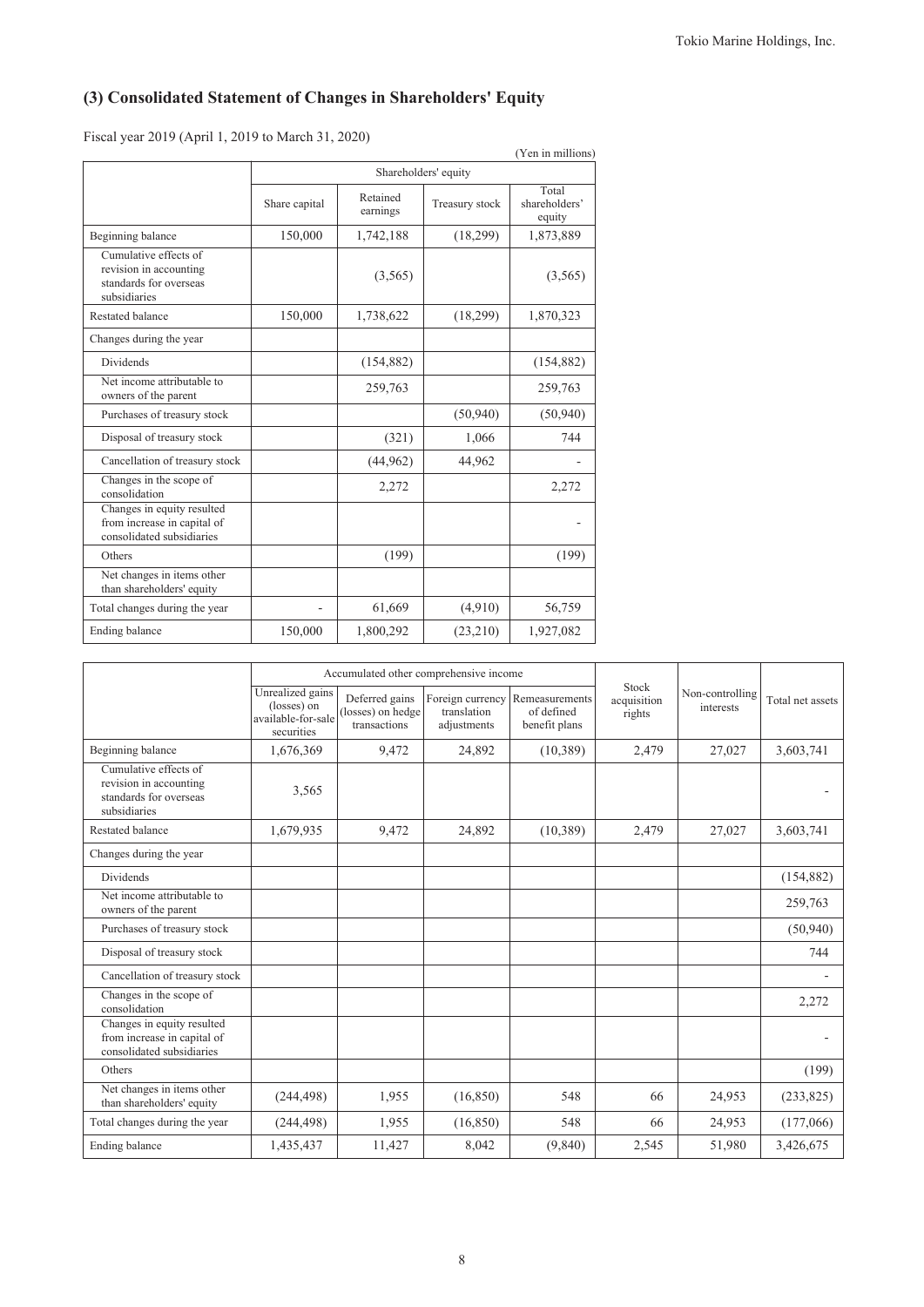(Yen in millions)

|                                                                                           |               |                      | Shareholders' equity |                                  |
|-------------------------------------------------------------------------------------------|---------------|----------------------|----------------------|----------------------------------|
|                                                                                           | Share capital | Retained<br>earnings | Treasury stock       | Total<br>shareholders'<br>equity |
| Beginning balance                                                                         | 150,000       | 1,800,292            | (23,210)             | 1,927,082                        |
| Cumulative effects of<br>revision in accounting<br>standards for overseas<br>subsidiaries |               |                      |                      |                                  |
| <b>Restated balance</b>                                                                   | 150,000       | 1,800,292            | (23,210)             | 1,927,082                        |
| Changes during the year                                                                   |               |                      |                      |                                  |
| <b>Dividends</b>                                                                          |               | (160, 535)           |                      | (160, 535)                       |
| Net income attributable to<br>owners of the parent                                        |               | 161,801              |                      | 161,801                          |
| Purchases of treasury stock                                                               |               |                      | (25,792)             | (25,792)                         |
| Disposal of treasury stock                                                                |               | (293)                | 1,080                | 787                              |
| Cancellation of treasury stock                                                            |               | (24,710)             | 24,710               |                                  |
| Changes in the scope of<br>consolidation                                                  |               | 12,257               |                      | 12,257                           |
| Changes in equity resulted<br>from increase in capital of<br>consolidated subsidiaries    |               | 4                    |                      | $\overline{4}$                   |
| Others                                                                                    |               | (53)                 |                      | (53)                             |
| Net changes in items other<br>than shareholders' equity                                   |               |                      |                      |                                  |
| Total changes during the year                                                             |               | (11,528)             | (1)                  | (11, 529)                        |
| Ending balance                                                                            | 150,000       | 1,788,764            | (23, 211)            | 1,915,553                        |

Fiscal year 2020 (April 1, 2020 to March 31, 2021)

|                                                                                           | Accumulated other comprehensive income                              |                                                     |                                                |                                               |                                |                              |                  |
|-------------------------------------------------------------------------------------------|---------------------------------------------------------------------|-----------------------------------------------------|------------------------------------------------|-----------------------------------------------|--------------------------------|------------------------------|------------------|
|                                                                                           | Unrealized gains<br>(losses) on<br>available-for-sale<br>securities | Deferred gains<br>(losses) on hedge<br>transactions | Foreign currency<br>translation<br>adjustments | Remeasurements<br>of defined<br>benefit plans | Stock<br>acquisition<br>rights | Non-controlling<br>interests | Total net assets |
| Beginning balance                                                                         | 1,435,437                                                           | 11,427                                              | 8,042                                          | (9, 840)                                      | 2,545                          | 51,980                       | 3,426,675        |
| Cumulative effects of<br>revision in accounting<br>standards for overseas<br>subsidiaries |                                                                     |                                                     |                                                |                                               |                                |                              |                  |
| <b>Restated balance</b>                                                                   | 1,435,437                                                           | 11,427                                              | 8,042                                          | (9,840)                                       | 2,545                          | 51,980                       | 3,426,675        |
| Changes during the year                                                                   |                                                                     |                                                     |                                                |                                               |                                |                              |                  |
| <b>Dividends</b>                                                                          |                                                                     |                                                     |                                                |                                               |                                |                              | (160, 535)       |
| Net income attributable to<br>owners of the parent                                        |                                                                     |                                                     |                                                |                                               |                                |                              | 161,801          |
| Purchases of treasury stock                                                               |                                                                     |                                                     |                                                |                                               |                                |                              | (25, 792)        |
| Disposal of treasury stock                                                                |                                                                     |                                                     |                                                |                                               |                                |                              | 787              |
| Cancellation of treasury stock                                                            |                                                                     |                                                     |                                                |                                               |                                |                              |                  |
| Changes in the scope of<br>consolidation                                                  |                                                                     |                                                     |                                                |                                               |                                |                              | 12,257           |
| Changes in equity resulted<br>from increase in capital of<br>consolidated subsidiaries    |                                                                     |                                                     |                                                |                                               |                                |                              | 4                |
| Others                                                                                    |                                                                     |                                                     |                                                |                                               |                                |                              | (53)             |
| Net changes in items other<br>than shareholders' equity                                   | 473,001                                                             | (8,639)                                             | (157, 140)                                     | (3,820)                                       | (166)                          | 4,399                        | 307,634          |
| Total changes during the year                                                             | 473,001                                                             | (8,639)                                             | (157, 140)                                     | (3,820)                                       | (166)                          | 4,399                        | 296,105          |
| Ending balance                                                                            | 1,908,438                                                           | 2,787                                               | (149,098)                                      | (13,661)                                      | 2,379                          | 56,380                       | 3,722,780        |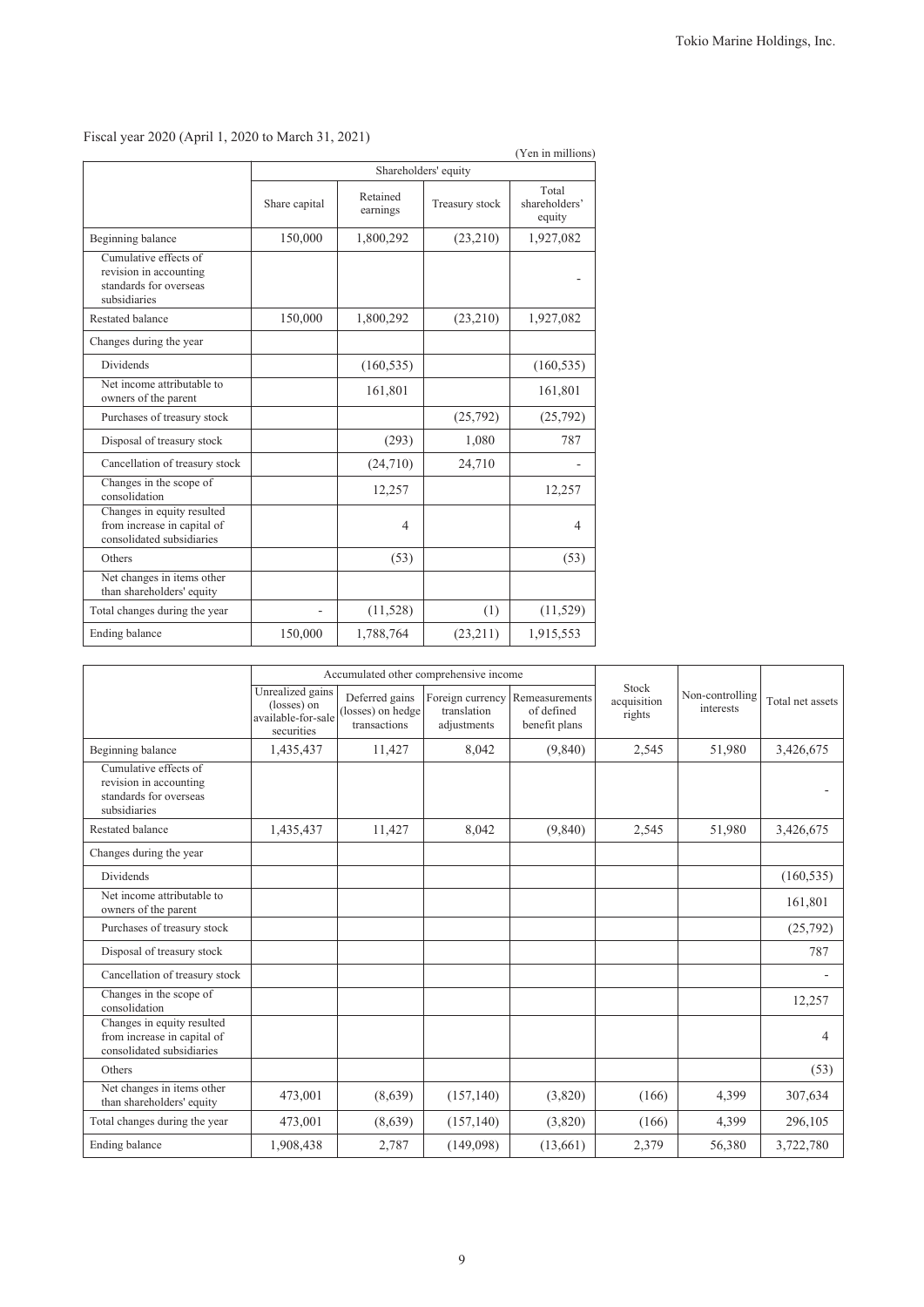# **(4) Consolidated Statement of Cash Flows**

| Fiscal year 2020<br>Fiscal year 2019<br>(April 1, 2019 to<br>(April 1, 2020 to<br>March 31, 2020)<br>March 31, 2021)<br>Cash flows from operating activities<br>243,174<br>354,127<br>Income before income taxes and non-controlling interests<br>60,921<br>80,905<br>Depreciation<br>6,386<br>746<br>Impairment losses on fixed assets<br>53,882<br>61,794<br>Amortization of goodwill<br>(10,229)<br>(10,229)<br>Amortization of negative goodwill<br>131,376<br>265,606<br>Increase (decrease) in outstanding claims<br>626,117<br>739,418<br>Increase (decrease) in underwriting reserves<br>309<br>Increase (decrease) in allowance for doubtful accounts<br>(113)<br>(3,801)<br>3,210<br>Increase (decrease) in net defined benefit liabilities<br>7,865<br>5,952<br>Increase (decrease) in provision for employees' bonus<br>9,614<br>9,935<br>Increase (decrease) in reserve for price fluctuation<br>(513, 041)<br>(492, 170)<br>Interest and dividends<br>(129, 888)<br>(77, 656)<br>Losses (gains) on securities<br>18,940<br>11,455<br>Interest expenses<br>5,579<br>(5,806)<br>Foreign exchange losses (gains)<br>2,015<br>1,492<br>Losses (gains) on tangible fixed assets<br>10,074<br>Equity in losses (earnings) of affiliates<br>4,445<br>(49, 054)<br>Investment losses (gains) on separate accounts<br>8,449<br>Decrease (increase) in other assets (other than investing and<br>(128, 944)<br>(25, 872)<br>financing activities)<br>Increase (decrease) in other liabilities (other than investing and<br>4,484<br>90,636<br>financing activities)<br>Others<br>5,802<br>11,690<br>599,617<br>789,986<br>Subtotal<br>Interest and dividends received<br>495,774<br>519,238<br>Interest paid<br>(18, 111)<br>(12, 674)<br>Income taxes paid<br>(109, 458)<br>(101, 534)<br>Others<br>6,336<br>6,321<br>1,177,873<br>Net cash provided by (used in) operating activities (a)<br>997,623 |  | (Yen in millions) |
|------------------------------------------------------------------------------------------------------------------------------------------------------------------------------------------------------------------------------------------------------------------------------------------------------------------------------------------------------------------------------------------------------------------------------------------------------------------------------------------------------------------------------------------------------------------------------------------------------------------------------------------------------------------------------------------------------------------------------------------------------------------------------------------------------------------------------------------------------------------------------------------------------------------------------------------------------------------------------------------------------------------------------------------------------------------------------------------------------------------------------------------------------------------------------------------------------------------------------------------------------------------------------------------------------------------------------------------------------------------------------------------------------------------------------------------------------------------------------------------------------------------------------------------------------------------------------------------------------------------------------------------------------------------------------------------------------------------------------------------------------------------------------------------------------------------------------------------------------------------------------------------------------------|--|-------------------|
|                                                                                                                                                                                                                                                                                                                                                                                                                                                                                                                                                                                                                                                                                                                                                                                                                                                                                                                                                                                                                                                                                                                                                                                                                                                                                                                                                                                                                                                                                                                                                                                                                                                                                                                                                                                                                                                                                                            |  |                   |
|                                                                                                                                                                                                                                                                                                                                                                                                                                                                                                                                                                                                                                                                                                                                                                                                                                                                                                                                                                                                                                                                                                                                                                                                                                                                                                                                                                                                                                                                                                                                                                                                                                                                                                                                                                                                                                                                                                            |  |                   |
|                                                                                                                                                                                                                                                                                                                                                                                                                                                                                                                                                                                                                                                                                                                                                                                                                                                                                                                                                                                                                                                                                                                                                                                                                                                                                                                                                                                                                                                                                                                                                                                                                                                                                                                                                                                                                                                                                                            |  |                   |
|                                                                                                                                                                                                                                                                                                                                                                                                                                                                                                                                                                                                                                                                                                                                                                                                                                                                                                                                                                                                                                                                                                                                                                                                                                                                                                                                                                                                                                                                                                                                                                                                                                                                                                                                                                                                                                                                                                            |  |                   |
|                                                                                                                                                                                                                                                                                                                                                                                                                                                                                                                                                                                                                                                                                                                                                                                                                                                                                                                                                                                                                                                                                                                                                                                                                                                                                                                                                                                                                                                                                                                                                                                                                                                                                                                                                                                                                                                                                                            |  |                   |
|                                                                                                                                                                                                                                                                                                                                                                                                                                                                                                                                                                                                                                                                                                                                                                                                                                                                                                                                                                                                                                                                                                                                                                                                                                                                                                                                                                                                                                                                                                                                                                                                                                                                                                                                                                                                                                                                                                            |  |                   |
|                                                                                                                                                                                                                                                                                                                                                                                                                                                                                                                                                                                                                                                                                                                                                                                                                                                                                                                                                                                                                                                                                                                                                                                                                                                                                                                                                                                                                                                                                                                                                                                                                                                                                                                                                                                                                                                                                                            |  |                   |
|                                                                                                                                                                                                                                                                                                                                                                                                                                                                                                                                                                                                                                                                                                                                                                                                                                                                                                                                                                                                                                                                                                                                                                                                                                                                                                                                                                                                                                                                                                                                                                                                                                                                                                                                                                                                                                                                                                            |  |                   |
|                                                                                                                                                                                                                                                                                                                                                                                                                                                                                                                                                                                                                                                                                                                                                                                                                                                                                                                                                                                                                                                                                                                                                                                                                                                                                                                                                                                                                                                                                                                                                                                                                                                                                                                                                                                                                                                                                                            |  |                   |
|                                                                                                                                                                                                                                                                                                                                                                                                                                                                                                                                                                                                                                                                                                                                                                                                                                                                                                                                                                                                                                                                                                                                                                                                                                                                                                                                                                                                                                                                                                                                                                                                                                                                                                                                                                                                                                                                                                            |  |                   |
|                                                                                                                                                                                                                                                                                                                                                                                                                                                                                                                                                                                                                                                                                                                                                                                                                                                                                                                                                                                                                                                                                                                                                                                                                                                                                                                                                                                                                                                                                                                                                                                                                                                                                                                                                                                                                                                                                                            |  |                   |
|                                                                                                                                                                                                                                                                                                                                                                                                                                                                                                                                                                                                                                                                                                                                                                                                                                                                                                                                                                                                                                                                                                                                                                                                                                                                                                                                                                                                                                                                                                                                                                                                                                                                                                                                                                                                                                                                                                            |  |                   |
|                                                                                                                                                                                                                                                                                                                                                                                                                                                                                                                                                                                                                                                                                                                                                                                                                                                                                                                                                                                                                                                                                                                                                                                                                                                                                                                                                                                                                                                                                                                                                                                                                                                                                                                                                                                                                                                                                                            |  |                   |
|                                                                                                                                                                                                                                                                                                                                                                                                                                                                                                                                                                                                                                                                                                                                                                                                                                                                                                                                                                                                                                                                                                                                                                                                                                                                                                                                                                                                                                                                                                                                                                                                                                                                                                                                                                                                                                                                                                            |  |                   |
|                                                                                                                                                                                                                                                                                                                                                                                                                                                                                                                                                                                                                                                                                                                                                                                                                                                                                                                                                                                                                                                                                                                                                                                                                                                                                                                                                                                                                                                                                                                                                                                                                                                                                                                                                                                                                                                                                                            |  |                   |
|                                                                                                                                                                                                                                                                                                                                                                                                                                                                                                                                                                                                                                                                                                                                                                                                                                                                                                                                                                                                                                                                                                                                                                                                                                                                                                                                                                                                                                                                                                                                                                                                                                                                                                                                                                                                                                                                                                            |  |                   |
|                                                                                                                                                                                                                                                                                                                                                                                                                                                                                                                                                                                                                                                                                                                                                                                                                                                                                                                                                                                                                                                                                                                                                                                                                                                                                                                                                                                                                                                                                                                                                                                                                                                                                                                                                                                                                                                                                                            |  |                   |
|                                                                                                                                                                                                                                                                                                                                                                                                                                                                                                                                                                                                                                                                                                                                                                                                                                                                                                                                                                                                                                                                                                                                                                                                                                                                                                                                                                                                                                                                                                                                                                                                                                                                                                                                                                                                                                                                                                            |  |                   |
|                                                                                                                                                                                                                                                                                                                                                                                                                                                                                                                                                                                                                                                                                                                                                                                                                                                                                                                                                                                                                                                                                                                                                                                                                                                                                                                                                                                                                                                                                                                                                                                                                                                                                                                                                                                                                                                                                                            |  |                   |
|                                                                                                                                                                                                                                                                                                                                                                                                                                                                                                                                                                                                                                                                                                                                                                                                                                                                                                                                                                                                                                                                                                                                                                                                                                                                                                                                                                                                                                                                                                                                                                                                                                                                                                                                                                                                                                                                                                            |  |                   |
|                                                                                                                                                                                                                                                                                                                                                                                                                                                                                                                                                                                                                                                                                                                                                                                                                                                                                                                                                                                                                                                                                                                                                                                                                                                                                                                                                                                                                                                                                                                                                                                                                                                                                                                                                                                                                                                                                                            |  |                   |
|                                                                                                                                                                                                                                                                                                                                                                                                                                                                                                                                                                                                                                                                                                                                                                                                                                                                                                                                                                                                                                                                                                                                                                                                                                                                                                                                                                                                                                                                                                                                                                                                                                                                                                                                                                                                                                                                                                            |  |                   |
|                                                                                                                                                                                                                                                                                                                                                                                                                                                                                                                                                                                                                                                                                                                                                                                                                                                                                                                                                                                                                                                                                                                                                                                                                                                                                                                                                                                                                                                                                                                                                                                                                                                                                                                                                                                                                                                                                                            |  |                   |
|                                                                                                                                                                                                                                                                                                                                                                                                                                                                                                                                                                                                                                                                                                                                                                                                                                                                                                                                                                                                                                                                                                                                                                                                                                                                                                                                                                                                                                                                                                                                                                                                                                                                                                                                                                                                                                                                                                            |  |                   |
|                                                                                                                                                                                                                                                                                                                                                                                                                                                                                                                                                                                                                                                                                                                                                                                                                                                                                                                                                                                                                                                                                                                                                                                                                                                                                                                                                                                                                                                                                                                                                                                                                                                                                                                                                                                                                                                                                                            |  |                   |
|                                                                                                                                                                                                                                                                                                                                                                                                                                                                                                                                                                                                                                                                                                                                                                                                                                                                                                                                                                                                                                                                                                                                                                                                                                                                                                                                                                                                                                                                                                                                                                                                                                                                                                                                                                                                                                                                                                            |  |                   |
|                                                                                                                                                                                                                                                                                                                                                                                                                                                                                                                                                                                                                                                                                                                                                                                                                                                                                                                                                                                                                                                                                                                                                                                                                                                                                                                                                                                                                                                                                                                                                                                                                                                                                                                                                                                                                                                                                                            |  |                   |
|                                                                                                                                                                                                                                                                                                                                                                                                                                                                                                                                                                                                                                                                                                                                                                                                                                                                                                                                                                                                                                                                                                                                                                                                                                                                                                                                                                                                                                                                                                                                                                                                                                                                                                                                                                                                                                                                                                            |  |                   |
|                                                                                                                                                                                                                                                                                                                                                                                                                                                                                                                                                                                                                                                                                                                                                                                                                                                                                                                                                                                                                                                                                                                                                                                                                                                                                                                                                                                                                                                                                                                                                                                                                                                                                                                                                                                                                                                                                                            |  |                   |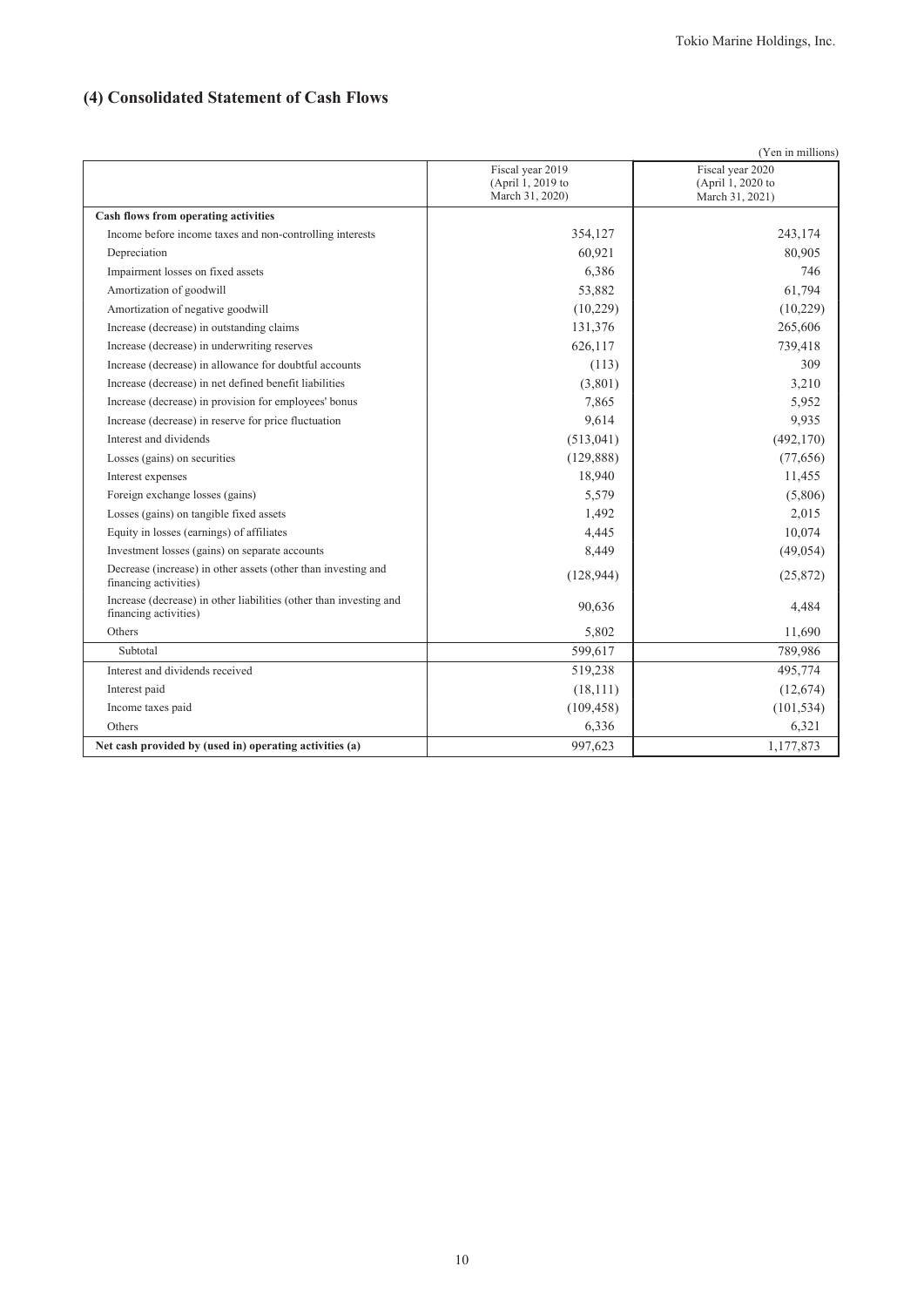|                                                                                          |                                                          | (Yen in millions)                                        |
|------------------------------------------------------------------------------------------|----------------------------------------------------------|----------------------------------------------------------|
|                                                                                          | Fiscal year 2019<br>(April 1, 2019 to<br>March 31, 2020) | Fiscal year 2020<br>(April 1, 2020 to<br>March 31, 2021) |
| Cash flows from investing activities                                                     |                                                          |                                                          |
| Net decrease (increase) in deposits                                                      | (3,122)                                                  | (5,876)                                                  |
| Purchases of monetary receivables bought                                                 | (420, 129)                                               | (328,005)                                                |
| Proceeds from sales and redemption of monetary receivables<br>bought                     | 541,277                                                  | 222,549                                                  |
| Purchases of securities                                                                  | (4,378,037)                                              | (2,575,102)                                              |
| Proceeds from sales and redemption of securities                                         | 2,664,749                                                | 2,262,990                                                |
| Payments for issuance of loans                                                           | (871, 923)                                               | (662,767)                                                |
| Proceeds from collection of loans                                                        | 413,804                                                  | 473,377                                                  |
| Changes in cash collateral under securities borrowing and lending<br>transactions        | (120, 106)                                               | (320)                                                    |
| Others                                                                                   | (9,772)                                                  | (51, 593)                                                |
| Subtotal (b)                                                                             | (2,183,260)                                              | (664, 747)                                               |
| $(a) + (b)$                                                                              | (1,185,636)                                              | 513,125                                                  |
| Purchases of tangible fixed assets                                                       | (24,709)                                                 | (26, 224)                                                |
| Proceeds from sales of tangible fixed assets                                             | 1,463                                                    | 2,680                                                    |
| Purchases of shares of subsidiaries resulting in change in the<br>scope of consolidation | (340, 897)                                               | (42,981)                                                 |
| Sales of shares of subsidiaries resulting in change in the scope of<br>consolidation     | 993                                                      | 262                                                      |
| Net cash provided by (used in) investing activities                                      | (2,546,411)                                              | (731,010)                                                |
| <b>Cash flows from financing activities</b>                                              |                                                          |                                                          |
| Proceeds from borrowings                                                                 | 24,320                                                   | 41,189                                                   |
| Repayments of borrowings                                                                 | (37,031)                                                 | (280, 395)                                               |
| Proceeds from issuance of short-term corporate bonds                                     | 9.999                                                    | 9.999                                                    |
| Redemption of short-term corporate bonds                                                 | (10,000)                                                 | (10,000)                                                 |
| Proceeds from issuance of corporate bonds                                                | 198,783                                                  |                                                          |
| Redemption of corporate bonds                                                            |                                                          | (36,050)                                                 |
| Change in cash collateral under securities lending transactions                          | 1,547,132                                                | (106, 194)                                               |
| Purchases of treasury stock                                                              | (50, 940)                                                | (25,792)                                                 |
| Dividends paid                                                                           | (154, 799)                                               | (160, 419)                                               |
| Dividends paid to non-controlling shareholders                                           | (590)                                                    | (1,089)                                                  |
| Proceeds from share issuance to non-controlling shareholders                             |                                                          | 5,319                                                    |
| Others                                                                                   | 16,231                                                   | 50,464                                                   |
| Net cash provided by (used in) financing activities                                      | 1,543,105                                                | (512,967)                                                |
| Effect of exchange rate changes on cash and cash equivalents                             | 3,022                                                    | (33, 124)                                                |
| Net increase (decrease) in cash and cash equivalents                                     | (2,659)                                                  | (99,229)                                                 |
| Cash and cash equivalents at beginning of year                                           | 1,023,342                                                | 1,021,167                                                |
| Increase in cash and cash equivalents due to newly consolidated<br>subsidiaries          | 484                                                      | 2,749                                                    |
| Cash and cash equivalents at end of year                                                 | 1,021,167                                                | 924,687                                                  |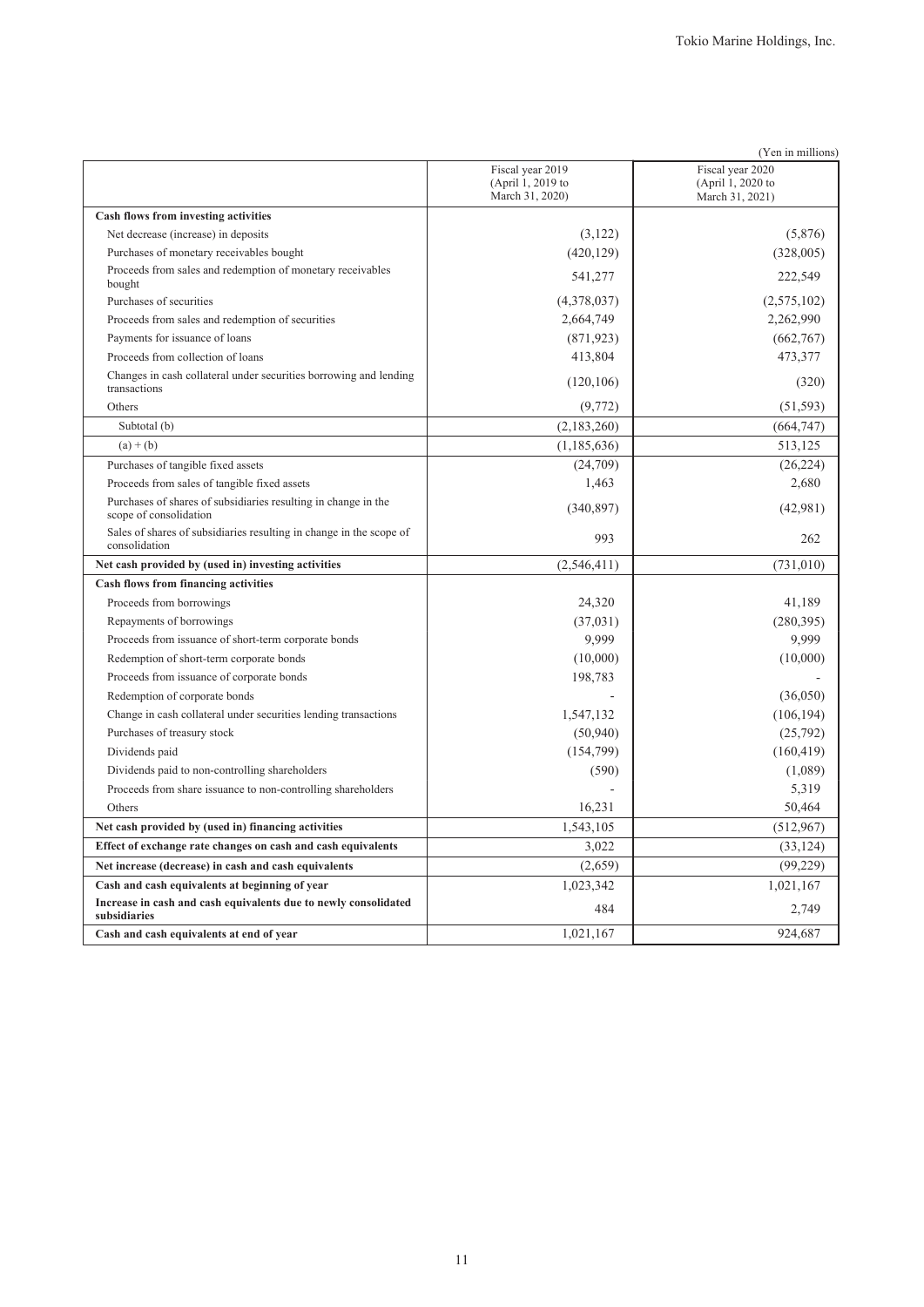# **(5) Notes regarding going concern assumption**

Not applicable.

## **(6) Notes to Consolidated Financial Statements**

### **(Segment information)**

Fiscal year 2019 (April 1, 2019 to March 31, 2020)

| (Yen in millions)                                                                     |                                   |                            |                            |                        |            |                         |                                                     |
|---------------------------------------------------------------------------------------|-----------------------------------|----------------------------|----------------------------|------------------------|------------|-------------------------|-----------------------------------------------------|
|                                                                                       |                                   |                            | Reportable segments        |                        |            |                         | Amounts shown<br>on the                             |
|                                                                                       | Domestic<br>non-life<br>insurance | Domestic life<br>insurance | International<br>insurance | Financial and<br>other | Total      | Adjustments<br>(Note 1) | consolidated<br>financial<br>statements<br>(Note 2) |
| Ordinary income<br>Ordinary income from<br>external customers<br>Ordinary income from | 2,773,198                         | 748,129                    | 1,889,254                  | 68,172                 | 5,478,755  | (13,322)                | 5,465,432                                           |
| transactions with other<br>reportable segments                                        | 9,304                             | 16                         | 1,992                      | 27,506                 | 38,819     | (38, 819)               |                                                     |
| Total                                                                                 | 2,782,502                         | 748,146                    | 1,891,246                  | 95,679                 | 5,517,574  | (52, 141)               | 5,465,432                                           |
| Segment profit                                                                        | 179,577                           | 51,837                     | 125,453                    | 7,077                  | 363,945    |                         | 363,945                                             |
| Segment assets                                                                        | 7,225,925                         | 9,200,998                  | 8,856,731                  | 72,371                 | 25,356,026 | (102,060)               | 25,253,966                                          |
| Other items                                                                           |                                   |                            |                            |                        |            |                         |                                                     |
| Depreciation                                                                          | 12,221                            | 344                        | 47,345                     | 1,011                  | 60,921     |                         | 60,921                                              |
| Amortization of goodwill                                                              | 96                                |                            | 53,416                     | 368                    | 53,882     |                         | 53,882                                              |
| Amortization of negative<br>goodwill                                                  | 8,917                             | 248                        | 917                        | 145                    | 10,229     |                         | 10,229                                              |
| Interest and dividends                                                                | 138,874                           | 109,201                    | 267,153                    | 63                     | 515,293    | (2,251)                 | 513,041                                             |
| Interest expenses                                                                     | 8,386                             | 1,546                      | 10,019                     | $\theta$               | 19,952     | (1,012)                 | 18,940                                              |
| Equity in earnings (losses) of<br>affiliates                                          |                                   |                            | (4, 445)                   |                        | (4, 445)   |                         | (4, 445)                                            |
| Investments in affiliates<br>accounted for by the equity<br>method                    |                                   |                            | 99,729                     |                        | 99,729     |                         | 99,729                                              |
| Increase in tangible and<br>intangible fixed assets                                   | 21,525                            | 445                        | 23,215                     | 682                    | 45,868     |                         | 45,868                                              |

(Note) 1. "Adjustments" are as follows:

(1) "Adjustments" for Ordinary income from external customers of (13,322) million yen includes the transfer of Gains on derivatives of 11,296 million yen. This is included in Ordinary income of International insurance segment, while it is included in Losses on derivatives in the consolidated statement of income.

(2) "Adjustments" for Segment assets of (102,060) million yen is mainly to eliminate intersegment transactions.

(3) "Adjustments" for Other items is to eliminate intersegment transactions.

2. Segment profit corresponds to Ordinary profit in the consolidated statement of income.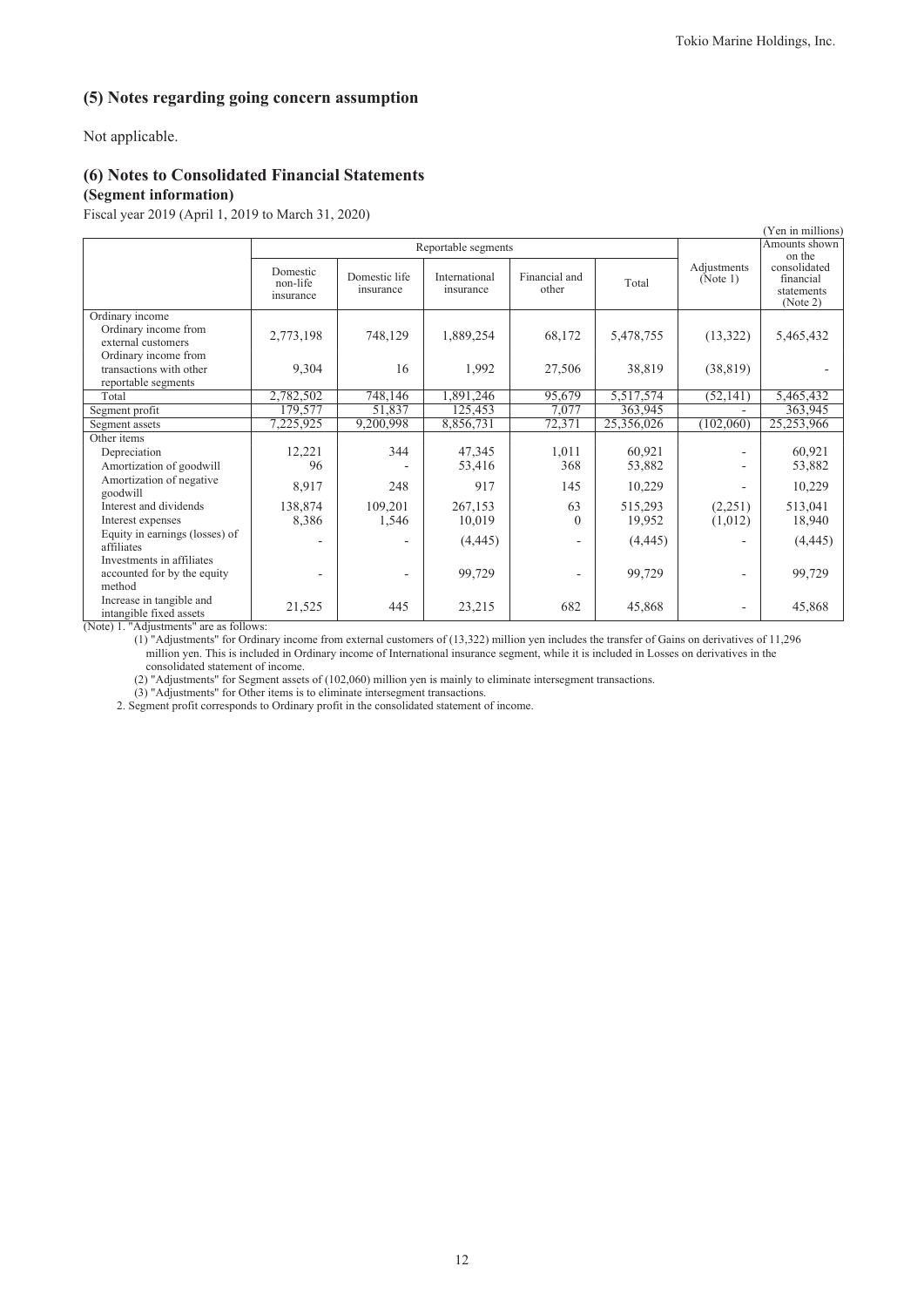### Fiscal year 2020 (April 1, 2020 to March 31, 2021)

| (Yen in millions)                                                                                                |                                   |                            |                            |                        |                     |                         |                                                     |
|------------------------------------------------------------------------------------------------------------------|-----------------------------------|----------------------------|----------------------------|------------------------|---------------------|-------------------------|-----------------------------------------------------|
|                                                                                                                  | Reportable segments               |                            |                            |                        |                     |                         | Amounts shown<br>on the                             |
|                                                                                                                  | Domestic<br>non-life<br>insurance | Domestic life<br>insurance | International<br>insurance | Financial and<br>other | Total               | Adjustments<br>(Note 1) | consolidated<br>financial<br>statements<br>(Note 2) |
| Ordinary income<br>Ordinary income from<br>external customers<br>Ordinary income from<br>transactions with other | 2,751,387<br>9,579                | 775,305<br>30              | 1,875,660<br>2,184         | 71,769<br>29,123       | 5,474,122<br>40,918 | (12, 927)<br>(40,918)   | 5,461,195                                           |
| reportable segments                                                                                              |                                   |                            |                            |                        |                     |                         |                                                     |
| Total                                                                                                            | 2,760,967                         | 775,336                    | 1,877,844                  | 100,893                | 5,515,041           | (53, 845)               | 5,461,195                                           |
| Segment profit                                                                                                   | 142,891                           | 68,722                     | 44,638                     | 10,149                 | 266,401             | 334                     | 266,735                                             |
| Segment assets                                                                                                   | 7,544,109                         | 9,488,683                  | 8,817,744                  | 79,360                 | 25,929,897          | (164, 529)              | 25,765,368                                          |
| Other items                                                                                                      |                                   |                            |                            |                        |                     |                         |                                                     |
| Depreciation                                                                                                     | 16,447                            | 608                        | 63,076                     | 773                    | 80,905              |                         | 80,905                                              |
| Amortization of goodwill                                                                                         | 96                                |                            | 61,482                     | 215                    | 61,794              |                         | 61,794                                              |
| Amortization of negative<br>goodwill                                                                             | 8,917                             | 248                        | 917                        | 145                    | 10,229              |                         | 10,229                                              |
| Interest and dividends                                                                                           | 127,544                           | 116,911                    | 250,178                    | 84                     | 494,719             | (2,548)                 | 492,170                                             |
| Interest expenses                                                                                                | 4,446                             | 2,244                      | 6,035                      | $\theta$               | 12,725              | (1,270)                 | 11,455                                              |
| Equity in earnings (losses) of<br>affiliates                                                                     |                                   |                            | (10,074)                   |                        | (10,074)            |                         | (10,074)                                            |
| Investments in affiliates<br>accounted for by the equity<br>method                                               |                                   |                            | 85,280                     |                        | 85,280              |                         | 85,280                                              |
| Increase in tangible and<br>intangible fixed assets                                                              | 75,381                            | 5,325                      | 56,378                     | 986                    | 138,073             |                         | 138,073                                             |

(Note) 1. "Adjustments" are as follows:

(1) "Adjustments" for Ordinary income from external customers of (12,927) million yen includes the transfer of Gains on derivatives of 12,362 million yen. This is included in Ordinary income of International insurance segment, while it is included in Losses on derivatives in the consolidated statement of income.

(2) "Adjustments" for Segment profit of 334 million yen is mainly to eliminate intersegment transactions.

(3) "Adjustments" for Segment assets of (164,529) million yen is mainly to eliminate intersegment transactions.

(4) "Adjustments" for Other items is to eliminate intersegment transactions.

2. Segment profit corresponds to Ordinary profit in the consolidated statement of income.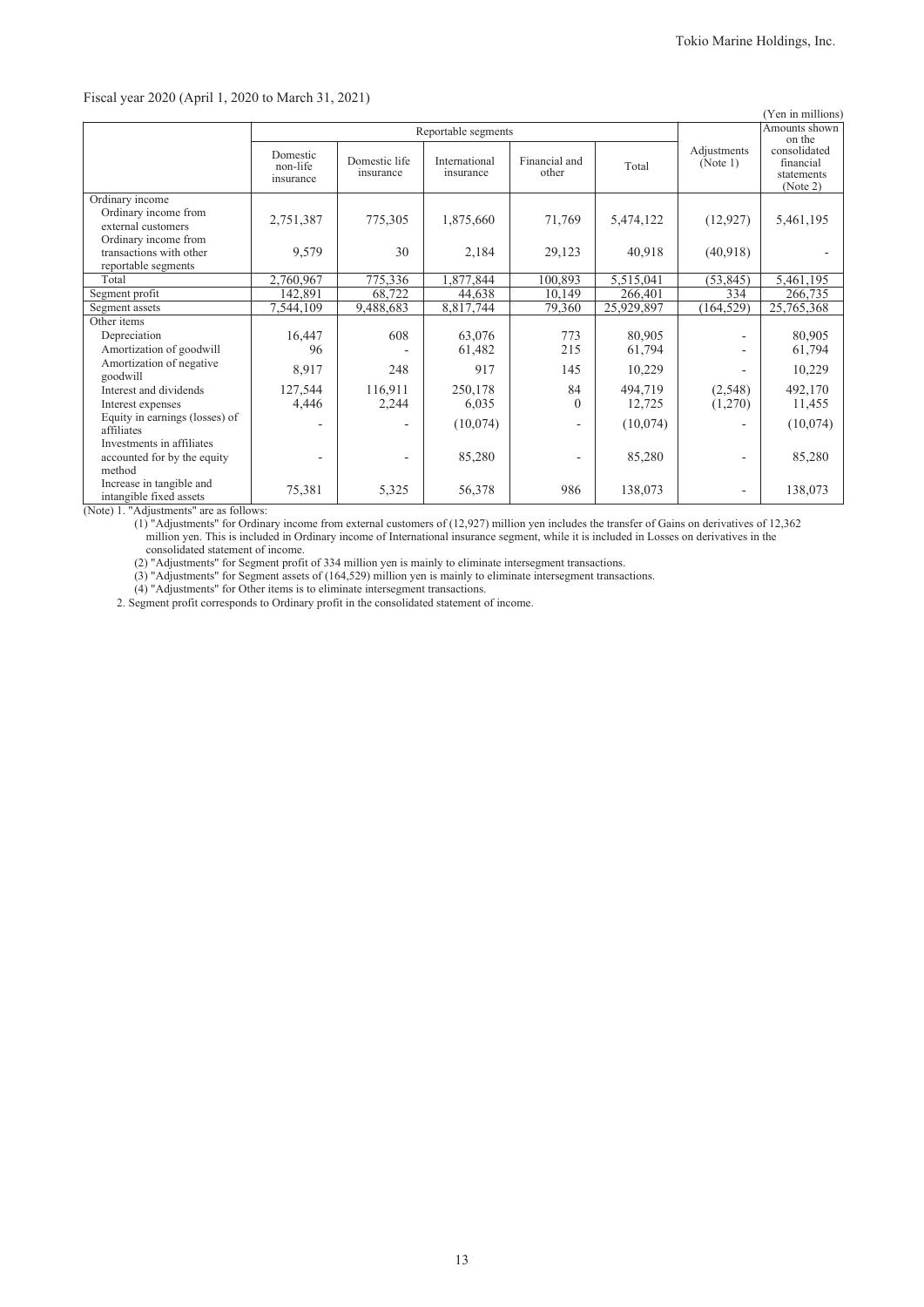### **(Per share information)**

|                                |                                                       | (Yen)                                                 |
|--------------------------------|-------------------------------------------------------|-------------------------------------------------------|
|                                | Fiscal year 2019<br>(April 1, 2019 to March 31, 2020) | Fiscal year 2020<br>(April 1, 2020 to March 31, 2021) |
| Net assets per share           | 4.832.05                                              | 5,285.10                                              |
| Net income per share - Basic   | 369.74                                                | 232.13                                                |
| Net income per share - Diluted | 369.45                                                | 231.97                                                |

(Note) Calculations of "Net income per share - Basic" and "Net income per share - Diluted" are based on the following figures.

|                                                                   | Fiscal year 2019<br>(April 1, 2019 to March 31, 2020) | Fiscal year 2020<br>(April 1, 2020 to March 31, 2021) |  |
|-------------------------------------------------------------------|-------------------------------------------------------|-------------------------------------------------------|--|
| Net income per share - Basic                                      |                                                       |                                                       |  |
| Net income attributable to owners of the parent (Yen in millions) | 259,763                                               | 161,801                                               |  |
| Amount not attributable to common shareholders (Yen in millions)  | ٠                                                     |                                                       |  |
| Net income attributable to owners of the parent                   | 259,763                                               | 161,801                                               |  |
| related to common stock (Yen in millions)                         |                                                       |                                                       |  |
| Average number of shares outstanding (In thousand shares)         | 702,541                                               | 697,006                                               |  |
| Net income per share - Diluted                                    |                                                       |                                                       |  |
| Adjustment of net income attributable                             |                                                       |                                                       |  |
| to owners of the parent (Yen in millions)                         |                                                       |                                                       |  |
| Increased number of common stock (In thousand shares)             | 565                                                   | 505                                                   |  |
| Increased number of stock acquisition rights (In thousand shares) | 565                                                   | 505                                                   |  |

### **(Business combinations and other matters)**

1. Business combination by acquisition

The Company acquired 100% of the outstanding shares of Acorn Advisory Capital L.P. and six other companies ("Acorn"), which are asset management companies in U.S., through the Company's wholly owned subsidiary Delphi Financial Group, Inc. ("DFG").

(1) Outline of the business combination

a. Name of the acquirees

Acorn Advisory Capital L.P. and six other companies

b. Business

Asset management business

c. Objective of the business combination

The acquisition will allow DFG to strengthen the asset management skills by insourcing Acorn's investment function and expertise.

- d. Date of the business combination December 31, 2020
- e. Form of the business combination Share purchase of which the consideration is cash
- f. Company name after the business combination

Acorn Advisory Capital L.P. and six other companies

- g. Voting rights acquired through the business combination 100%
- h. Primary reasons for determination of controlling company DFG is the controlling company, as DFG acquired 100% of voting rights of Acorn.

(2) Period for which the acquirees' operating results are included in the consolidated statement of income of the Company

As the Company uses the acquirees' financial statements as of the date of the business combination for consolidation purposes, the acquirees' operating results are not included in the consolidated statement of income for the fiscal year 2020.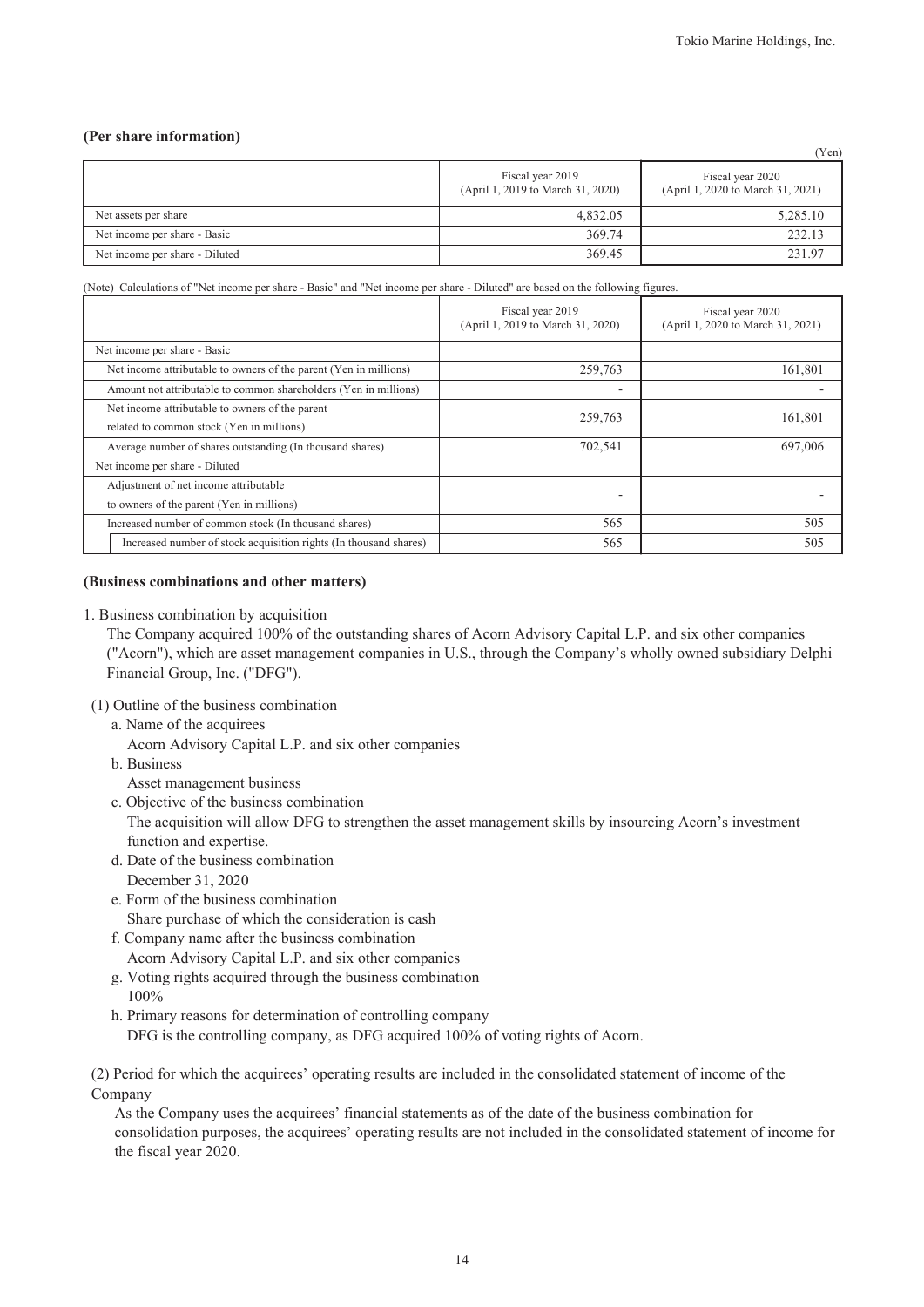(3) Acquisition cost and breakdown by class of consideration Consideration for Acorn's shares acquired Cash 41,125 million yen

Acquisition cost 41,125 million yen

- (4) Description and amount of major acquisition-related cost Advisory fee 199 million yen
- (5) Amount, reason for recognition, period and method of amortization of goodwill
	- a. Amount of goodwill 39,207 million yen
	- b. Reason for recognition of goodwill The acquisition cost of the acquirees, which was calculated by taking into account projections of the acquirees' future revenue as of the valuation date, exceeded the net amount of assets acquired and liabilities assumed, and the difference is recognized as goodwill.
	- c. Period and method of amortization of goodwill 10 years using the straight-line method
- (6) Amount of assets acquired and liabilities assumed on the date of the business combination

| Total assets:      | 3,783 million yen |
|--------------------|-------------------|
| Total liabilities: | 1,864 million yen |

(7) Allocation of acquisition cost

The Company provisionally accounted for the business combination based on relevant information available as of March 31, 2021, because the purchase price allocation has not been completed within a short period from the date of the business combination.

2. Finalization of provisional accounting treatment for business combination

On February 7, 2020, HCC Insurance Holdings, Inc., a consolidated subsidiary of the Company, acquired Privilege Underwriters, Inc.. The purchase price allocation accounted for on a provisional basis for the fiscal year 2019 was completed in the fiscal year 2020. There is no significant revision to the initial allocation of the purchase price.

### **(Subsequent events)**

Not applicable.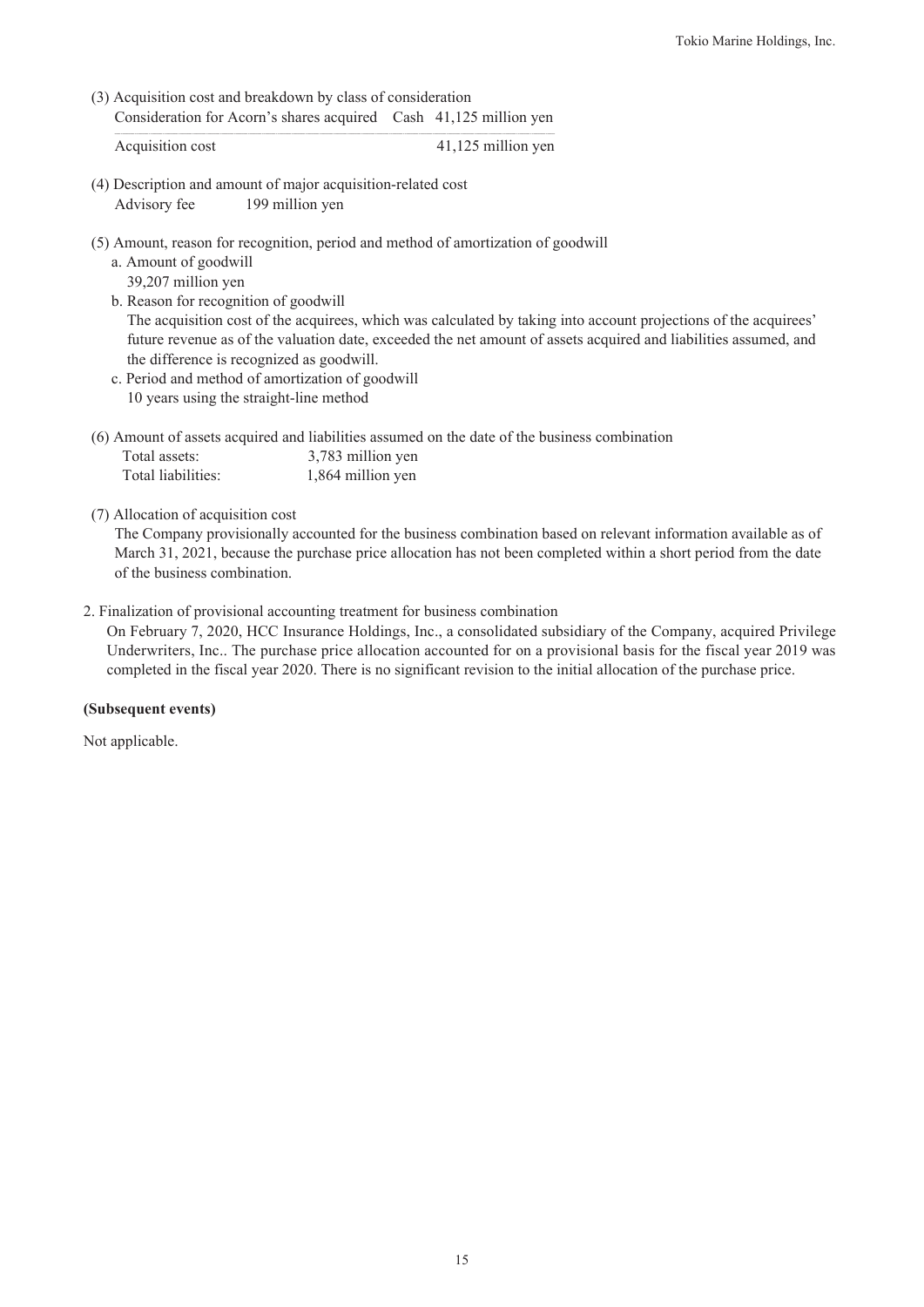# **4. Others**

# **(1) Summary of Consolidated Business Results**

|                                                             |                                                          |                                                          |                        | (Yen in millions) |
|-------------------------------------------------------------|----------------------------------------------------------|----------------------------------------------------------|------------------------|-------------------|
|                                                             | Fiscal year 2019<br>(April 1, 2019 to<br>March 31, 2020) | Fiscal year 2020<br>(April 1, 2020 to<br>March 31, 2021) | Increase<br>(Decrease) | Rate of change    |
| Ordinary income and expenses                                |                                                          |                                                          |                        |                   |
| <b>Underwriting income</b>                                  | 4,701,979                                                | 4,669,910                                                | (32,069)               | (0.7)             |
| Net premiums written                                        | 3,598,396                                                | 3,606,548                                                | 8,152                  | 0.2               |
| Deposit premiums from policyholders                         | 77,041                                                   | 65,122                                                   | (11, 918)              | (15.5)            |
| Life insurance premiums                                     | 981,900                                                  | 954,954                                                  | (26,946)               | (2.7)             |
| <b>Underwriting expenses</b>                                | 4,096,249                                                | 4,185,395                                                | 89,145                 | 2.2               |
| Net claims paid                                             | 2,057,707                                                | 1,863,128                                                | (194, 578)             | (9.5)             |
| Loss adjustment expenses                                    | 145,299                                                  | 146,653                                                  | 1,354                  | 0.9               |
| Agency commissions and brokerage                            | 694,708                                                  | 697,263                                                  | 2,555                  | 0.4               |
| Maturity refunds to policyholders                           | 158,337                                                  | 175,458                                                  | 17,120                 | 10.8              |
| Life insurance claims                                       | 412,721                                                  | 396,519                                                  | (16,202)               | (3.9)             |
| Provision for outstanding claims                            | 128,992                                                  | 262,454                                                  | 133,461                | 103.5             |
| Provision for underwriting reserves                         | 489,344                                                  | 638,068                                                  | 148,723                | 30.4              |
| <b>Investment income</b>                                    | 642,214                                                  | 661,414                                                  | 19,200                 | 3.0               |
| Interest and dividends                                      | 513,041                                                  | 492,170                                                  | (20, 871)              | (4.1)             |
| Gains on money trusts                                       |                                                          | 277                                                      | 277                    |                   |
| Gains on trading securities                                 | 18,016                                                   | 5,670                                                    | (12, 346)              | (68.5)            |
| Gains on sales of securities                                | 142,625                                                  | 127,130                                                  | (15, 494)              | (10.9)            |
| Investment gains on separate accounts                       |                                                          | 49,054                                                   | 49,054                 |                   |
| <b>Investment expenses</b>                                  | 82,938                                                   | 79,552                                                   | (3,385)                | (4.1)             |
| Losses on money trusts                                      | 50                                                       |                                                          | (50)                   | (100.0)           |
| Losses on sales of securities                               | 12,723                                                   | 25,385                                                   | 12,661                 | 99.5              |
| Impairment losses on securities                             | 26,577                                                   | 19,387                                                   | (7,190)                | (27.1)            |
| Losses on derivatives                                       | 12,809                                                   | 16,762                                                   | 3,953                  | 30.9              |
| Investment losses on separate accounts                      | 8,449                                                    |                                                          | (8, 449)               | (100.0)           |
| Operating and general administrative expenses               | 892,776                                                  | 900,956                                                  | 8,179                  | 0.9               |
| Other ordinary income and expenses                          | 91,716                                                   | 101,314                                                  | 9,597                  | 10.5              |
| Equity in earnings (losses) of affiliates                   | (4, 445)                                                 | (10,074)                                                 | (5,629)                |                   |
| Ordinary profit                                             | 363,945                                                  | 266,735                                                  | (97,210)               | (26.7)            |
| <b>Extraordinary gains and losses</b>                       |                                                          |                                                          |                        |                   |
| <b>Extraordinary gains</b>                                  | 9,695                                                    | 649                                                      | (9,045)                | (93.3)            |
| <b>Extraordinary losses</b>                                 | 19,513                                                   | 24,210                                                   | 4,697                  | 24.1              |
| <b>Extraordinary gains (losses)</b>                         | (9, 818)                                                 | (23, 561)                                                | (13, 742)              |                   |
| Income before income taxes and<br>non-controlling interests | 354,127                                                  | 243,174                                                  | (110, 952)             | (31.3)            |
| Income taxes - current                                      | 118,662                                                  | 161,442                                                  | 42,779                 | 36.1              |
| Income taxes - deferred                                     | (26, 372)                                                | (80, 104)                                                | (53, 732)              |                   |
| <b>Total income taxes</b>                                   | 92,289                                                   | 81,337                                                   | (10, 952)              | (11.9)            |
| Net income                                                  | 261,838                                                  | 161,837                                                  | (100,000)              | (38.2)            |
| Net income attributable to non-controlling interests        | 2,074                                                    | 35                                                       | (2,038)                | (98.3)            |
| Net income attributable to owners of the parent             | 259,763                                                  | 161,801                                                  | (97, 961)              | (37.7)            |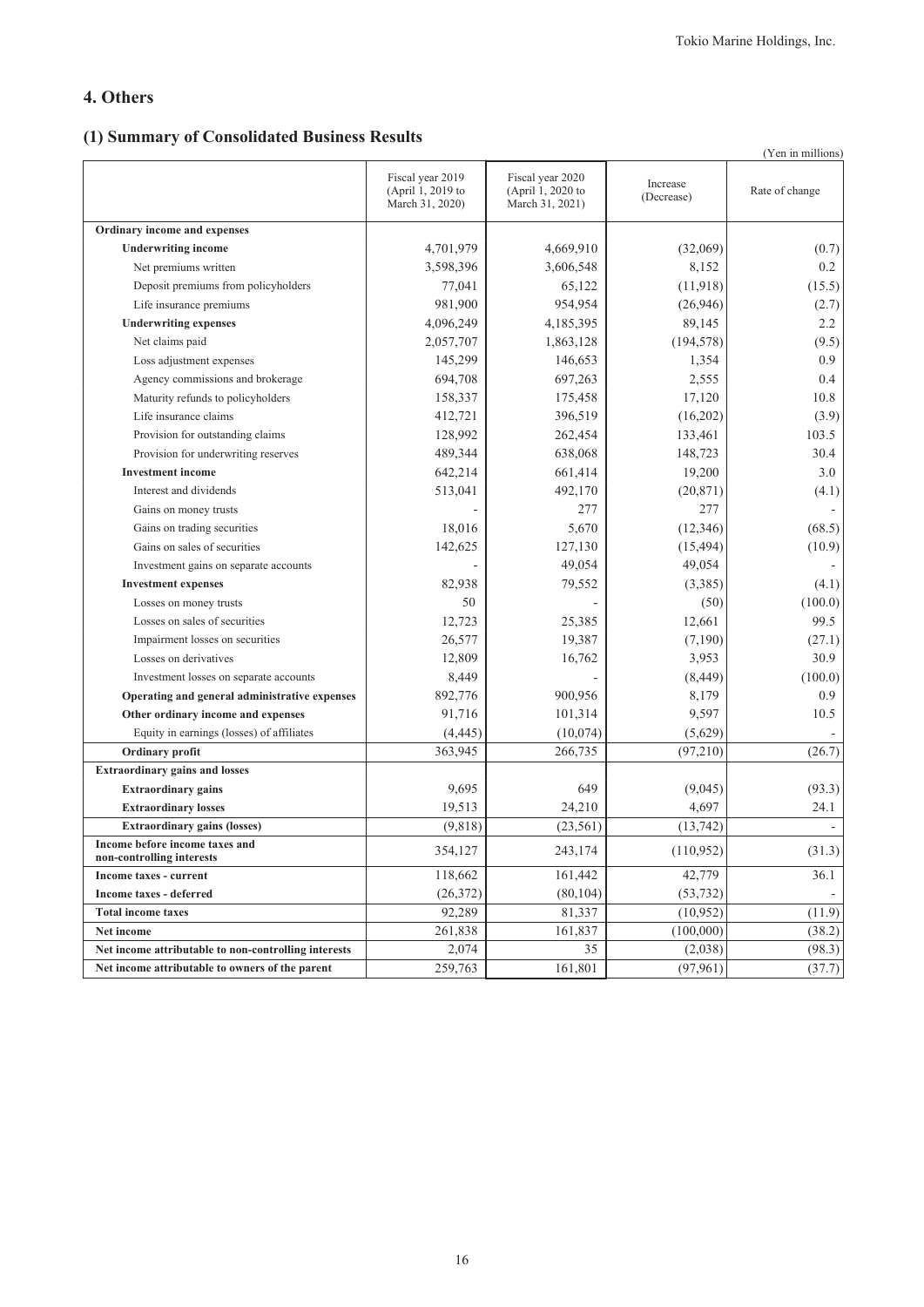# **(2) Premiums written and claims paid by lines of business**

Direct premiums written including deposit premiums from policyholders

| Direct premiums written meruumg ueposit premiums from pone profucis |           |                                                       |                |           |                                                       | (Yen in millions) |
|---------------------------------------------------------------------|-----------|-------------------------------------------------------|----------------|-----------|-------------------------------------------------------|-------------------|
|                                                                     |           | Fiscal year 2019<br>(April 1, 2019 to March 31, 2020) |                |           | Fiscal year 2020<br>(April 1, 2020 to March 31, 2021) |                   |
|                                                                     | Amount    | Composition<br>ratio                                  | Rate of change | Amount    | Composition<br>ratio                                  | Rate of change    |
|                                                                     |           | $\frac{0}{0}$                                         | $\frac{0}{0}$  |           | $\frac{0}{0}$                                         | $\frac{0}{0}$     |
| Fire and allied lines                                               | 714,550   | 17.6                                                  | 10.4           | 825,384   | 19.8                                                  | 15.5              |
| Hull and cargo                                                      | 133,597   | 3.3                                                   | 11.5           | 137,120   | 3.3                                                   | 2.6               |
| Personal accident                                                   | 296,102   | 7.3                                                   | 1.7            | 268,624   | 6.4                                                   | (9.3)             |
| Voluntary automobile                                                | 1,450,761 | 35.6                                                  | 2.6            | 1,482,120 | 35.5                                                  | 2.2               |
| Compulsory automobile liability                                     | 281,885   | 6.9                                                   | (0.4)          | 238,263   | 5.7                                                   | (15.5)            |
| Others                                                              | 1,194,195 | 29.3                                                  | 2.8            | 1,219,203 | 29.2                                                  | 2.1               |
| Total                                                               | 4,071,093 | 100.0                                                 | 3.9            | 4,170,716 | 100.0                                                 | 2.4               |
| Deposit premiums from policyholders                                 | 77,041    | 1.9                                                   | (4.4)          | 65,122    | 1.6                                                   | (15.5)            |

(Note) Direct premiums written including deposit premiums from policyholders = Gross premiums written - Surrender benefits of direct policies - Other refunds of direct policies (including deposit premiums from policyholders)

### Net premiums written

|                                 |           |                                                       |                |                                                       |                      | (Yen in millions) |  |
|---------------------------------|-----------|-------------------------------------------------------|----------------|-------------------------------------------------------|----------------------|-------------------|--|
|                                 |           | Fiscal year 2019<br>(April 1, 2019 to March 31, 2020) |                | Fiscal year 2020<br>(April 1, 2020 to March 31, 2021) |                      |                   |  |
|                                 | Amount    | Composition<br>ratio                                  | Rate of change | Amount                                                | Composition<br>ratio | Rate of change    |  |
|                                 |           | $\frac{0}{0}$                                         | $\frac{0}{0}$  |                                                       | $\frac{0}{0}$        | $\frac{0}{0}$     |  |
| Fire and allied lines           | 543,683   | 15.1                                                  | 1.5            | 600,993                                               | 16.7                 | 10.5              |  |
| Hull and cargo                  | 108,732   | 3.0                                                   | 4.2            | 110,103                                               | 3.1                  | 1.3               |  |
| Personal accident               | 214,643   | 6.0                                                   | 0.7            | 197,007                                               | 5.5                  | (8.2)             |  |
| Voluntary automobile            | 1,450,451 | 40.3                                                  | 0.9            | 1,467,314                                             | 40.7                 | 1.2               |  |
| Compulsory automobile liability | 294,319   | 8.2                                                   | 2.1            | 253,271                                               | 7.0                  | (13.9)            |  |
| Others                          | 986,565   | 27.4                                                  | (2.2)          | 977,858                                               | 27.1                 | (0.9)             |  |
| Total                           | 3,598,396 | 100.0                                                 | 0.3            | 3,606,548                                             | 100.0                | 0.2               |  |

### Net claims paid

|                                 |           |                                                       |                |                                                       |                      | (Yen in millions) |  |
|---------------------------------|-----------|-------------------------------------------------------|----------------|-------------------------------------------------------|----------------------|-------------------|--|
|                                 |           | Fiscal year 2019<br>(April 1, 2019 to March 31, 2020) |                | Fiscal year 2020<br>(April 1, 2020 to March 31, 2021) |                      |                   |  |
|                                 | Amount    | Composition<br>ratio                                  | Rate of change | Amount                                                | Composition<br>ratio | Rate of change    |  |
|                                 |           | $\frac{0}{0}$                                         | $\frac{0}{0}$  |                                                       | $\frac{0}{0}$        | $\frac{0}{0}$     |  |
| Fire and allied lines           | 386,383   | 18.8                                                  | (18.0)         | 342,289                                               | 18.4                 | (11.4)            |  |
| Hull and cargo                  | 67,606    | 3.3                                                   | 10.4           | 57,452                                                | 3.1                  | (15.0)            |  |
| Personal accident               | 103,924   | 5.1                                                   | 2.8            | 93,356                                                | 5.0                  | (10.2)            |  |
| Voluntary automobile            | 810,774   | 39.4                                                  | (0.9)          | 728,239                                               | 39.1                 | (10.2)            |  |
| Compulsory automobile liability | 203,048   | 9.9                                                   | (5.7)          | 186,933                                               | 10.0                 | (7.9)             |  |
| Others                          | 485,970   | 23.6                                                  | 9.5            | 454,856                                               | 24.4                 | (6.4)             |  |
| Total                           | 2,057,707 | 100.0                                                 | (2.5)          | 1,863,128                                             | 100.0                | (9.5)             |  |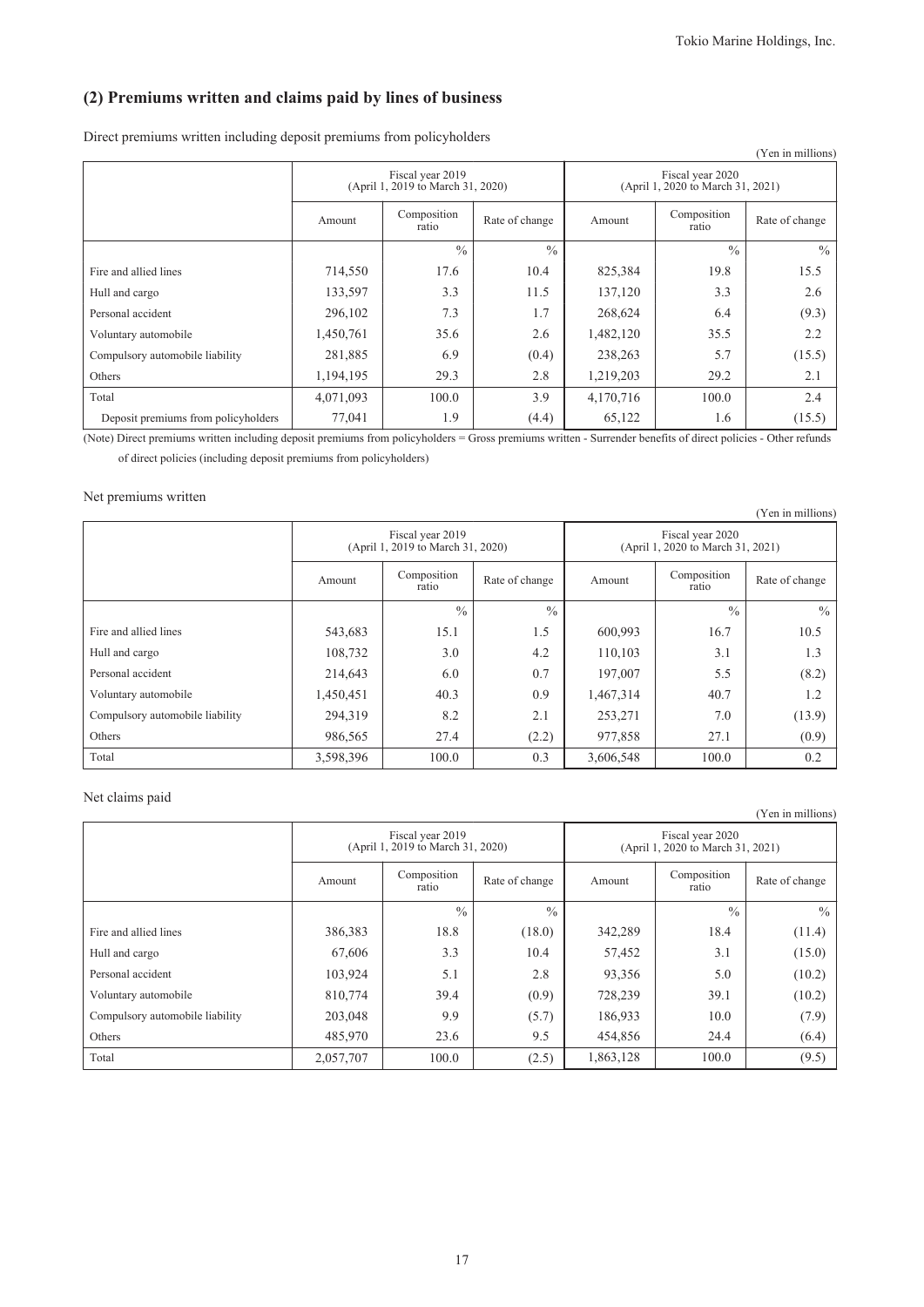### **(3) Securities**

#### 1. Trading securities

|                                              |                      | (Yen in millions)    |
|----------------------------------------------|----------------------|----------------------|
|                                              | As of March 31, 2020 | As of March 31, 2021 |
| Unrealized gains (losses) included in income | 31,176               | 70,11                |

#### 2. Bonds held to maturity

|                       |                          |                                              |                      |                              |                                              |                      | (Yen in millions)            |
|-----------------------|--------------------------|----------------------------------------------|----------------------|------------------------------|----------------------------------------------|----------------------|------------------------------|
|                       |                          |                                              | As of March 31, 2020 |                              |                                              | As of March 31, 2021 |                              |
|                       |                          | Carrying amount<br>shown on<br>balance sheet | Fair value           | Unrealized<br>gains (losses) | Carrying amount<br>shown on<br>balance sheet | Fair value           | Unrealized<br>gains (losses) |
| Those with fair value | Domestic debt securities | 4,377,309                                    | 5,291,043            | 913,733                      | 3,574,497                                    | 4,307,169            | 732,671                      |
| exceeding the         | Foreign securities       | 41,434                                       | 45,557               | 4,123                        | 51,750                                       | 56,600               | 4,849                        |
| carrying amount       | Subtotal                 | 4,418,744                                    | 5,336,600            | 917,856                      | 3,626,248                                    | 4,363,770            | 737,521                      |
| Those with fair value | Domestic debt securities | 673,813                                      | 648,663              | (25, 149)                    | 1,487,630                                    | 1,403,102            | (84, 527)                    |
| not exceeding the     | Foreign securities       | 223                                          | 223                  |                              | 337                                          | 334                  | (3)                          |
| carrying amount       | Subtotal                 | 674,036                                      | 648,886              | (25, 149)                    | 1,487,968                                    | 1,403,437            | (84, 530)                    |
| Total                 |                          | 5,092,780                                    | 5,985,487            | 892,707                      | 5,114,216                                    | 5,767,207            | 652,991                      |

#### 3. Bonds earmarked for underwriting reserves

|                                            |                          |                                              |                      |                              |                                              |                      | (Yen in millions)            |
|--------------------------------------------|--------------------------|----------------------------------------------|----------------------|------------------------------|----------------------------------------------|----------------------|------------------------------|
|                                            |                          |                                              | As of March 31, 2020 |                              |                                              | As of March 31, 2021 |                              |
|                                            |                          | Carrying amount<br>shown on<br>balance sheet | Fair value           | Unrealized<br>gains (losses) | Carrying amount<br>shown on<br>balance sheet | Fair value           | Unrealized<br>gains (losses) |
| Those with fair value                      | Domestic debt securities | 637,716                                      | 669,633              | 31,916                       | 250,749                                      | 258,436              | 7,686                        |
| exceeding the<br>carrying amount           | Subtotal                 | 637,716                                      | 669,633              | 31,916                       | 250,749                                      | 258,436              | 7,686                        |
| Those with fair value<br>not exceeding the | Domestic debt securities | 1,222,098                                    | 1,201,058            | (21,040)                     | 1,944,149                                    | 1,823,872            | (120, 277)                   |
| carrying amount                            | Subtotal                 | 1,222,098                                    | 1,201,058            | (21,040)                     | 1,944,149                                    | 1,823,872            | (120, 277)                   |
| Total                                      |                          | 1,859,815                                    | 1,870,691            | 10,876                       | 2,194,898                                    | 2,082,308            | (112, 590)                   |

#### 4. Available-for-sale securities

| (Yen in millions)                               |                            |                                         |                      |                              |                                         |                      |                              |  |  |
|-------------------------------------------------|----------------------------|-----------------------------------------|----------------------|------------------------------|-----------------------------------------|----------------------|------------------------------|--|--|
|                                                 |                            |                                         | As of March 31, 2020 |                              |                                         | As of March 31, 2021 |                              |  |  |
|                                                 |                            | Fair value<br>shown on<br>balance sheet | Cost                 | Unrealized<br>gains (losses) | Fair value<br>shown on<br>balance sheet | Cost                 | Unrealized<br>gains (losses) |  |  |
|                                                 | Domestic debt securities   | 3,186,381                               | 2,769,396            | 416,984                      | 3,049,295                               | 2,708,962            | 340,332                      |  |  |
| Those with fair value                           | Domestic equity securities | 1,881,839                               | 459,550              | 1,422,288                    | 2,441,399                               | 493,762              | 1,947,636                    |  |  |
|                                                 | Foreign securities         | 3,111,673                               | 2,860,620            | 251,052                      | 4,266,561                               | 3,847,323            | 419,237                      |  |  |
| exceeding the cost                              | Others (Note 2)            | 570,597                                 | 530,410              | 40,186                       | 671,434                                 | 611,432              | 60,001                       |  |  |
|                                                 | Subtotal                   | 8,750,490                               | 6,619,978            | 2,130,512                    | 10,428,689                              | 7,661,481            | 2,767,207                    |  |  |
|                                                 | Domestic debt securities   | 465,720                                 | 469,360              | (3,639)                      | 366,370                                 | 369,809              | (3, 438)                     |  |  |
|                                                 | Domestic equity securities | 74,568                                  | 82,976               | (8, 408)                     | 21,241                                  | 24,017               | (2,776)                      |  |  |
| Those with fair value<br>not exceeding the cost | Foreign securities         | 1,395,451                               | 1,475,784            | (80, 332)                    | 434,855                                 | 444,221              | (9,365)                      |  |  |
|                                                 | Others (Note 3)            | 818,409                                 | 833,475              | (15,066)                     | 753,092                                 | 772,031              | (18,938)                     |  |  |
|                                                 | Subtotal                   | 2,754,149                               | 2,861,596            | (107, 447)                   | 1,575,560                               | 1,610,080            | (34, 520)                    |  |  |
| Total                                           |                            | 11,504,640                              | 9,481,575            | 2,023,065                    | 12,004,250                              | 9,271,562            | 2,732,687                    |  |  |

(Note) 1. Available-for-sale securities whose fair value cannot be measured reliably are not included in the table above.

2. "Others" includes items as follows:

-Negotiable certificates of deposit which are presented as Cash and bank deposits on the consolidated balance sheet As of March 31, 2021: fair value 53 million yen, cost 53 million yen, unrealized gains 0 million yen -Foreign mortgage securities, etc. which are presented as Monetary receivables bought on the consolidated balance sheet

 As of March 31, 2020: fair value 560,000 million yen, cost 521,958 million yen, unrealized gains 38,041 million yen As of March 31, 2021: fair value 661,299 million yen, cost 604,722 million yen, unrealized gains 56,577 million yen 3. "Others" includes items as follows:

-Negotiable certificates of deposit which are presented as Cash and bank deposits on the consolidated balance sheet As of March 31, 2020: fair value 9,353 million yen, cost 9,353 million yen

As of March 31, 2021: fair value 33,213 million yen, cost 33,213 million yen

-Foreign mortgage securities, etc. which are presented as Monetary receivables bought on the consolidated balance sheet As of March 31, 2020: fair value 802,259 million yen, cost 816,814 million yen, unrealized losses (14,554) million yen As of March 31, 2021: fair value 711,830 million yen, cost 729,970 million yen, unrealized losses (18,140) million yen